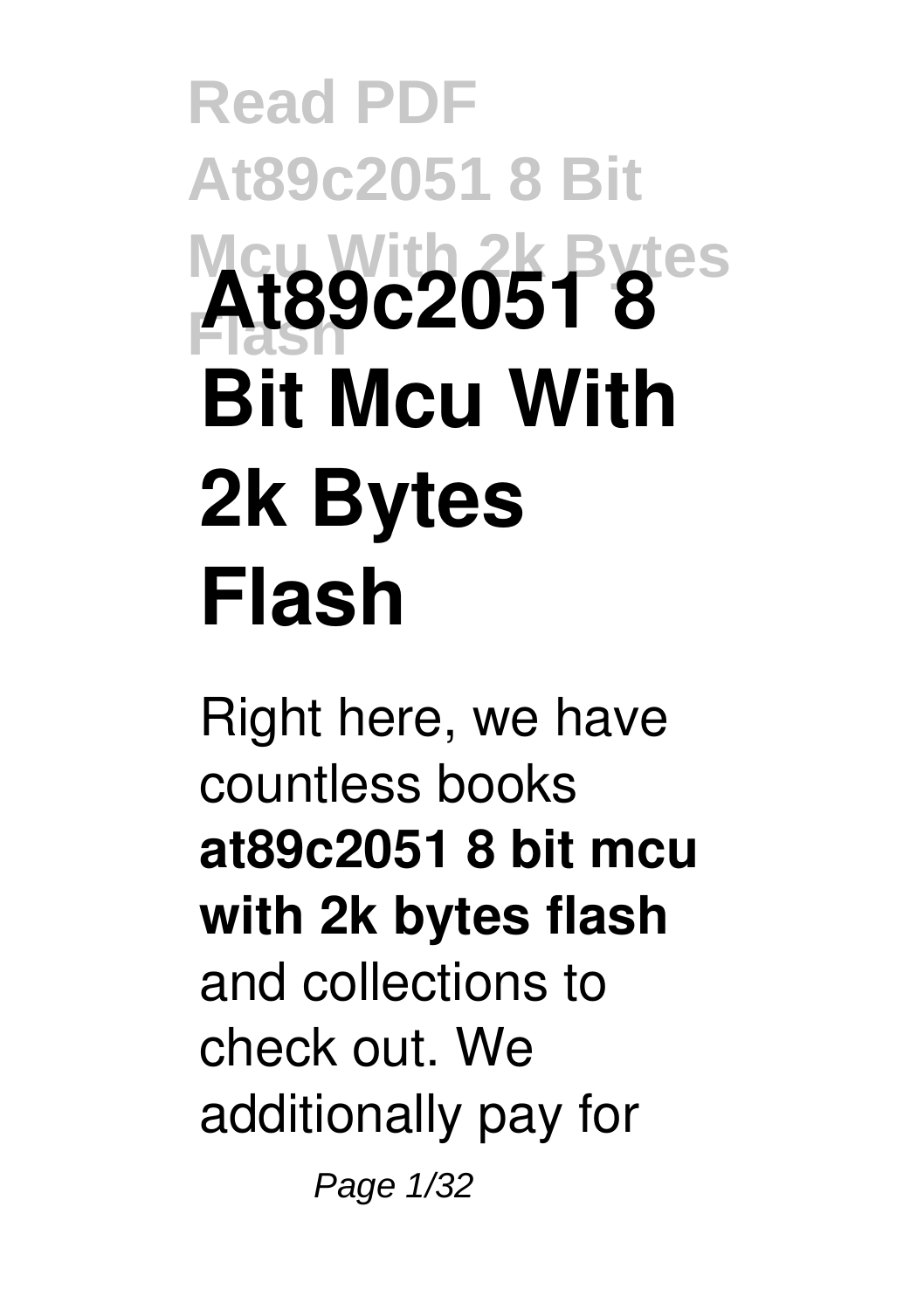**Read PDF At89c2051 8 Bit Variant types and ines** addition to type of the books to browse. The usual book, fiction, history, novel, scientific research, as well as various new sorts of books are readily friendly here.

As this at89c2051 8 bit mcu with 2k bytes flash, it ends in the works beast one of Page 2/32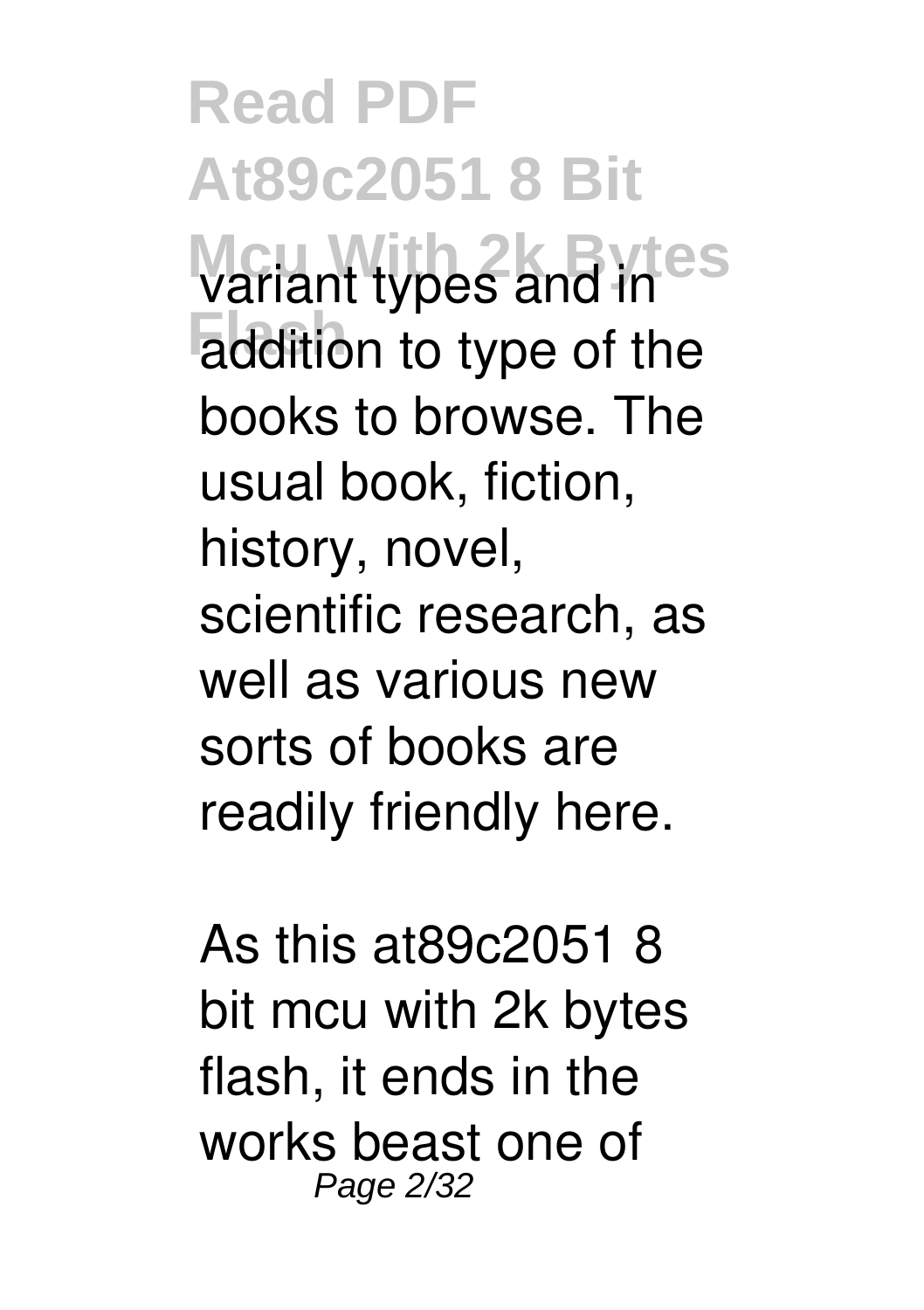**Read PDF At89c2051 8 Bit** the favored book<sup>ytes</sup> **Flash** at89c2051 8 bit mcu with 2k bytes flash collections that we have. This is why you remain in the best website to look the incredible book to have.

Most of the ebooks are available in EPUB, MOBI, and Page 3/32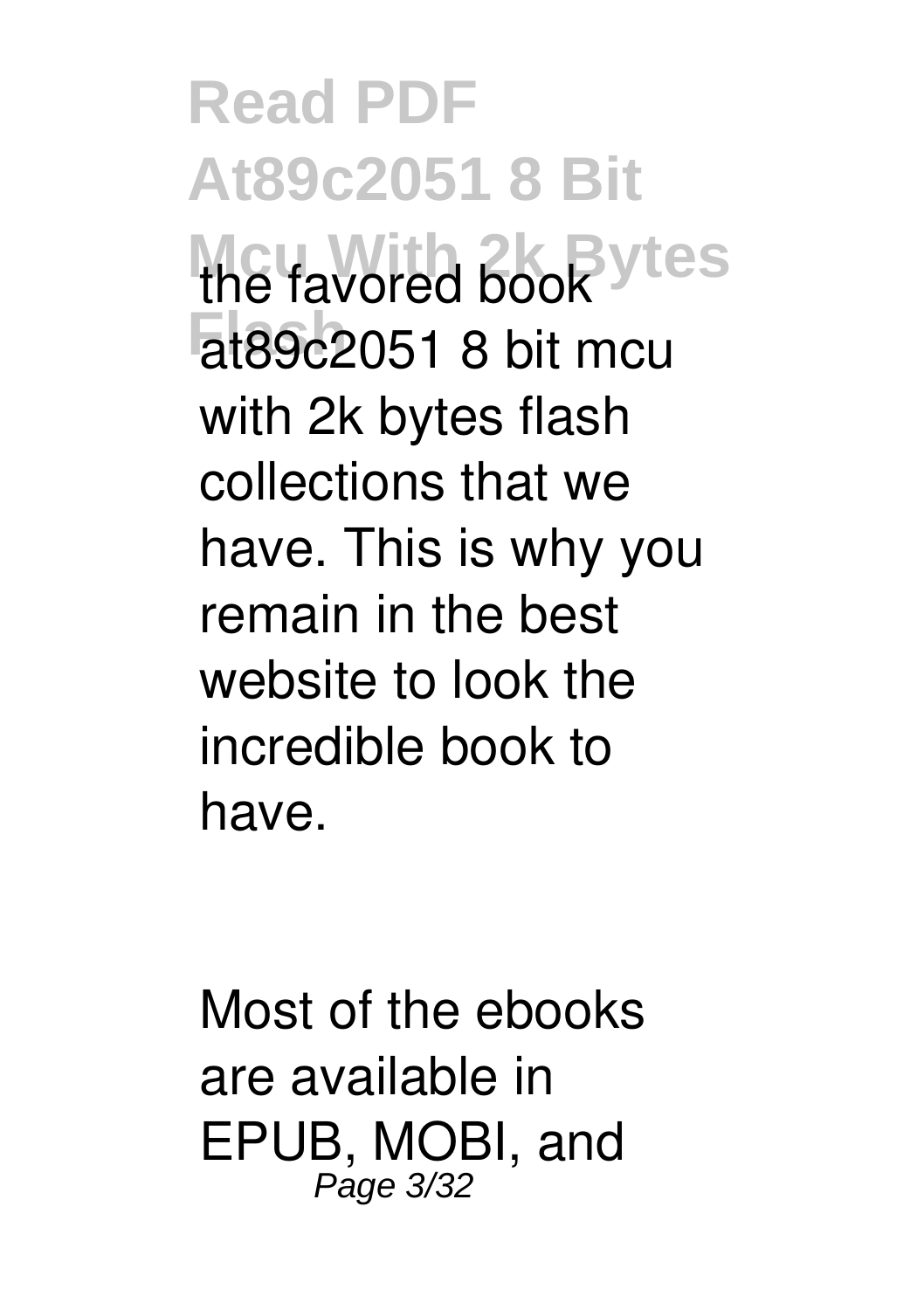**Read PDF At89c2051 8 Bit PDF** formats. They tes even come with word counts and reading time estimates, if you take that into consideration when choosing what to read.

#### **AT89C2051-24PU by Microchip 8 Bit Microcontrollers | Avnet ...** Page 4/32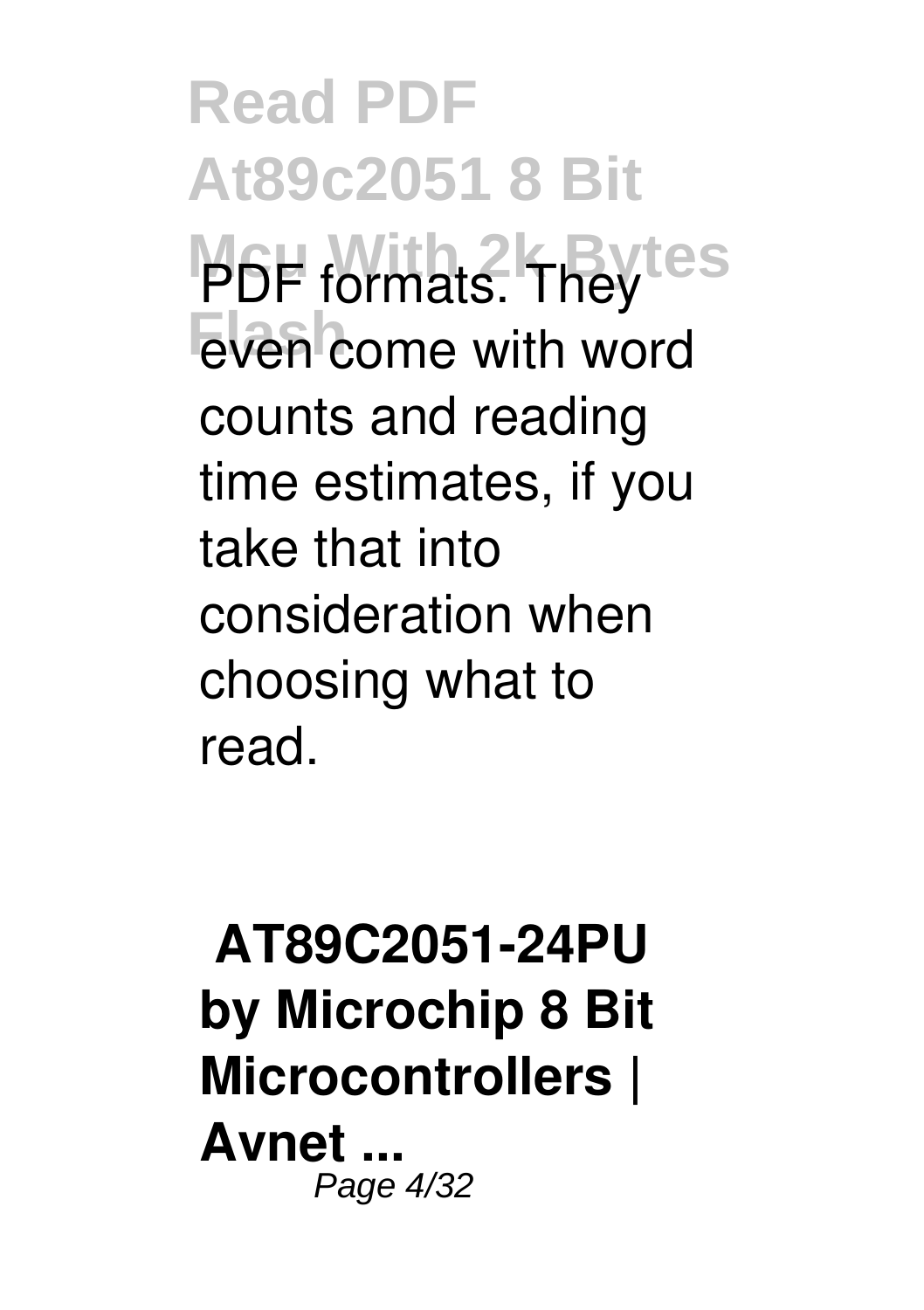**Read PDF At89c2051 8 Bit Mcu With 2k Bytes** Buy **Flash** AT89C2051-24PU - Microchip - 8 Bit MCU, 8051 Family AT89C2051 Series Microcontrollers, 24 MHz, 2 KB, 128 Byte, 20 Pins, DIP. element14 offers special pricing, same day dispatch, fast delivery, wide inventory, datasheets & technical support. Page 5/32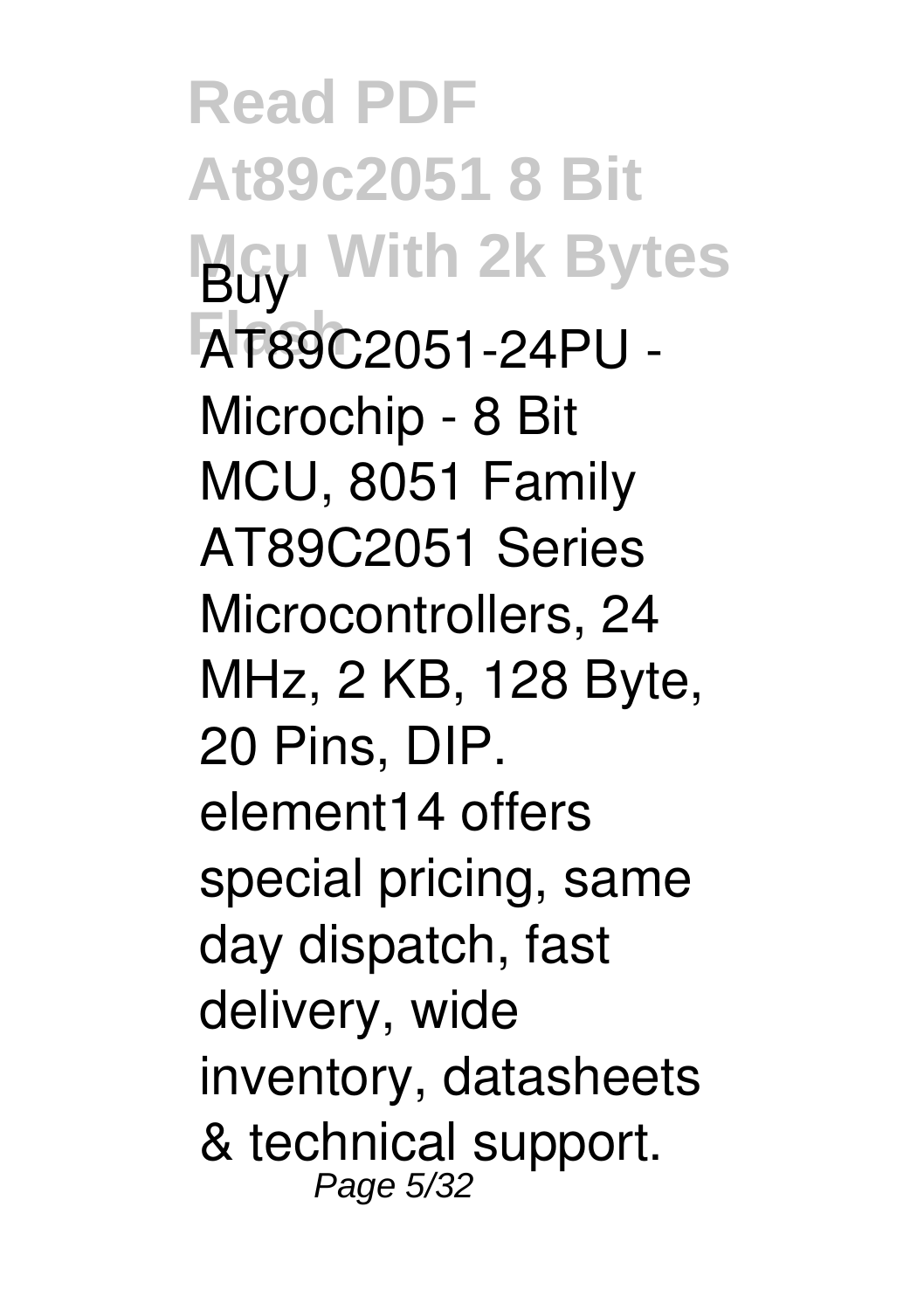**Read PDF At89c2051 8 Bit Mcu With 2k Bytes Flash AT89C2051 datasheet(1/13 Pages) ATMEL | 8-Bit ...** Buy AT89C2051-24PU - Microchip - 8 Bit MCU, 8051 Family AT89C2051 Series Microcontrollers, 24 MHz, 2 KB, 128 Byte, 20 Pins, DIP. Farnell offers fast quotes, Page 6/32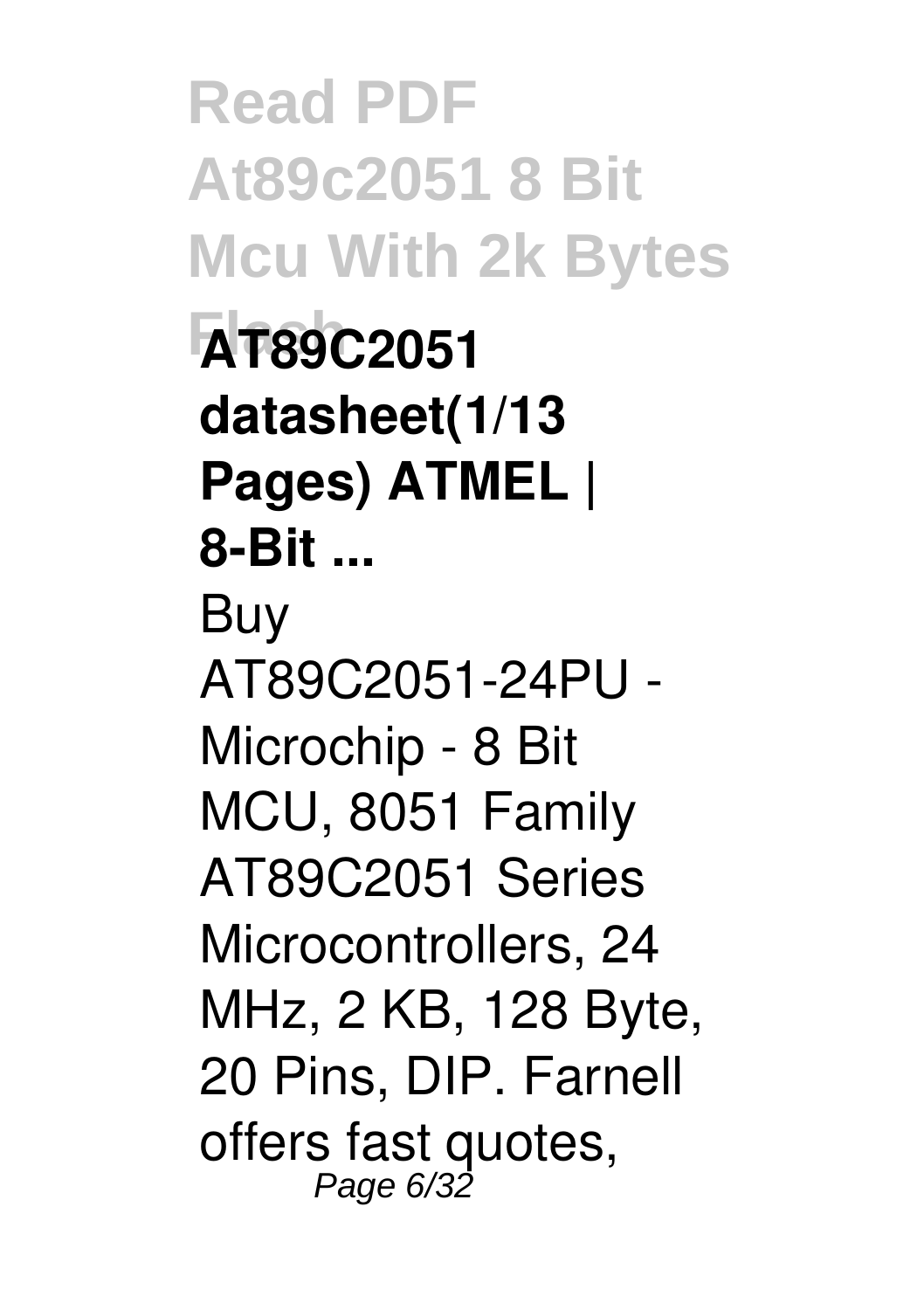**Read PDF At89c2051 8 Bit** same day dispatch, **fast delivery**, wide inventory, datasheets & technical support.

## **AT89C2051, 8-bit MCU with 2K Bytes Flash**

The AT89C2051 is a low-voltage, highperformance CMOS 8-bit microcomputer with\n2K bytes of Flash programmable Page 7/32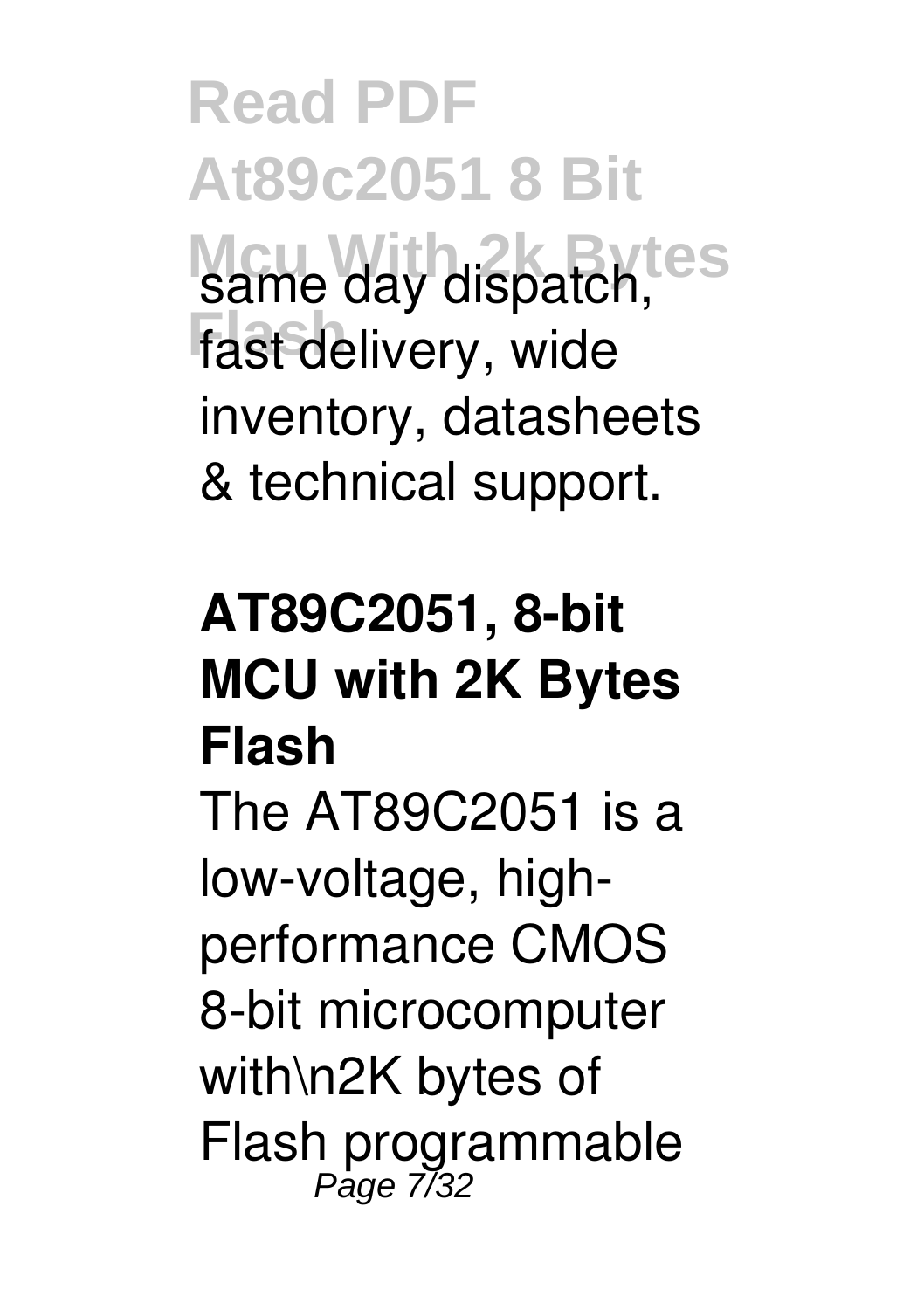**Read PDF At89c2051 8 Bit Mcu With 2k Bytes** and erasable read-**Fonly** memory (PEROM).

**AT89C2051 datasheet - 8-bit Microcontroller With 2k Bytes ...** AT89C2051 datasheet, AT89C2051 datasheets, AT89C2051 pdf, AT89C2051 circuit : Page 8/32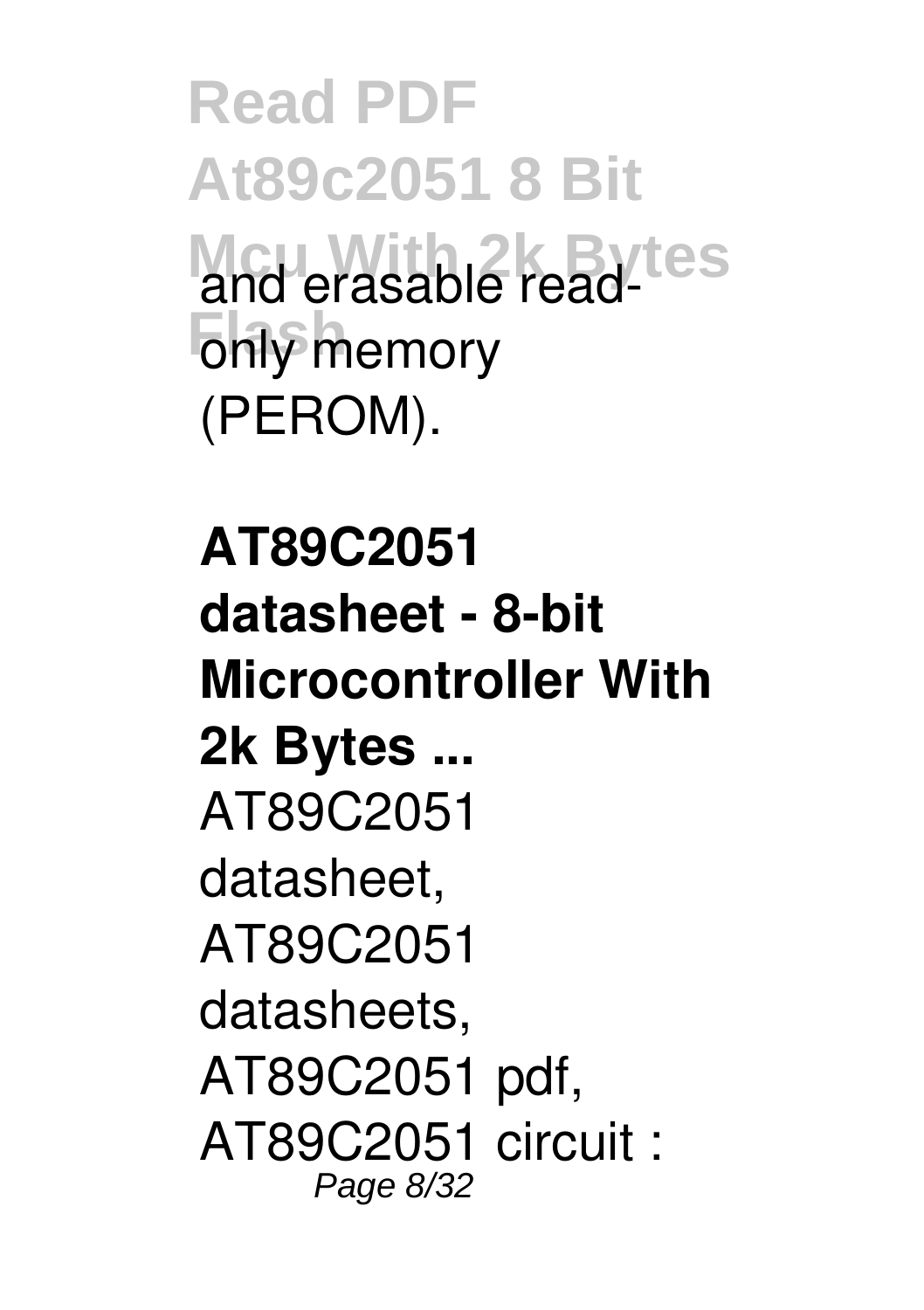**Read PDF At89c2051 8 Bit ATMEL - 8-Bit Bytes Microcontroller with** 2K Bytes Flash ,alldatasheet, datasheet, Datasheet search site for **Electronic** Components and Semiconductors, integrated circuits, diodes, triacs, and other semiconductors.

#### **AT89C2051 - 8 bit**

Page 9/32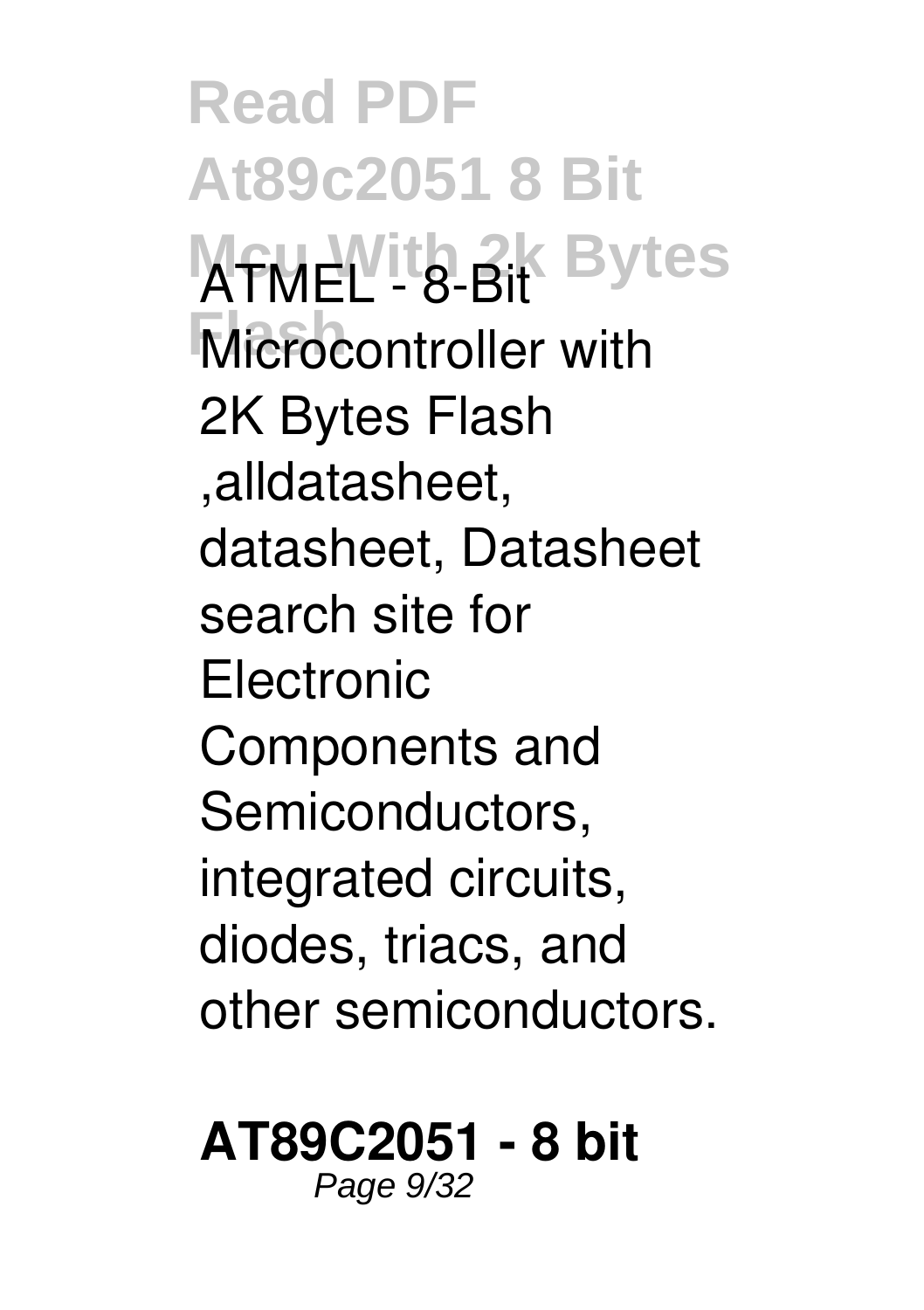**Read PDF At89c2051 8 Bit Microcontroller** : ytes **Flash Buy Online Electronic ...** Introduction to 8051 Programming With AT89C2051 (Guest Starring: Arduino): The 8051 (also known as MCS-51) is an MCU design from the 80's that remains popular today. Modern 8051-compatible<br>Page 10/32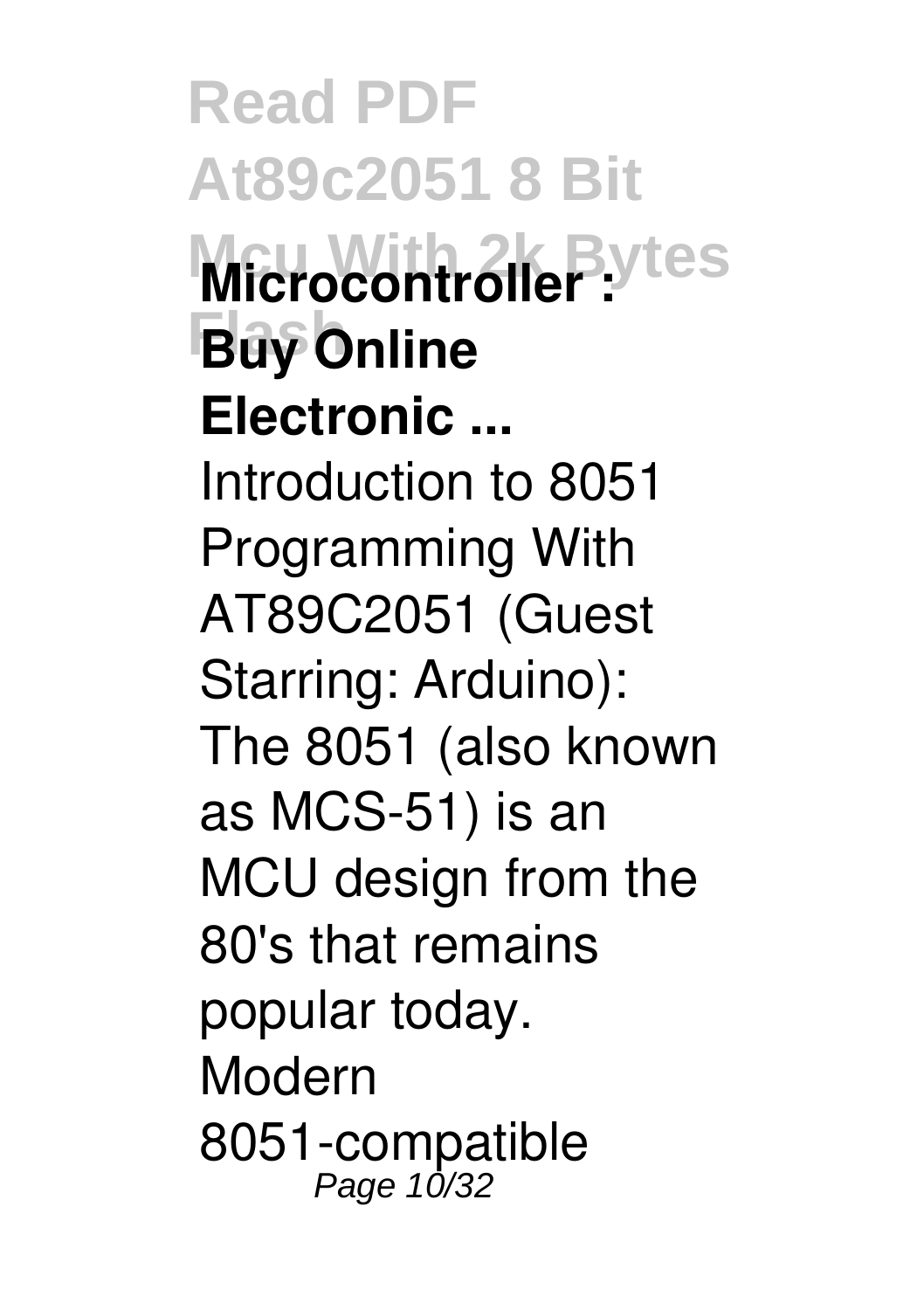**Read PDF At89c2051 8 Bit** microcontrollers are<sup>es</sup> **Flash** available from multiple vendors, in all shapes and sizes, and with a wide range of peripherals. In this instructab…

#### **Introduction to 8051 Programming With AT89C2051 (Guest**

Integrated Circuits At89c2051-24pu 8-bit Page 11/32

**...**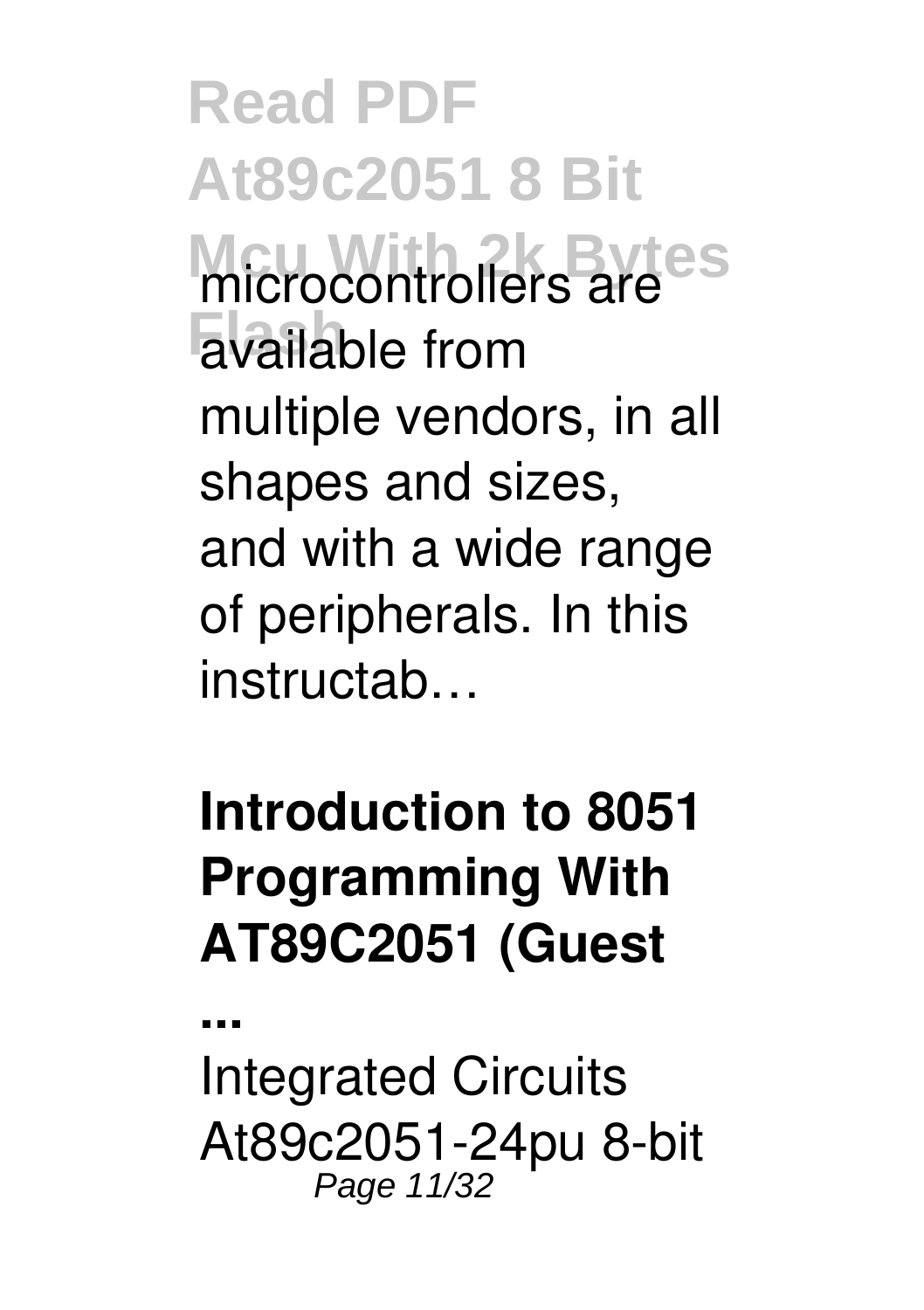**Read PDF At89c2051 8 Bit** Microcontroller Dip20<sup>S</sup> **Flash** At89c2051 , Find Complete Details about Integrated **Circuits** At89c2051-24pu 8-bit Microcontroller Dip20 At89c2051,Integrated Circuits,At89c2051-24 pu 8-bit Microcontrolle r,At89c2051 from Microcontrollers, Standard and Specialty Supplier or Page 12/32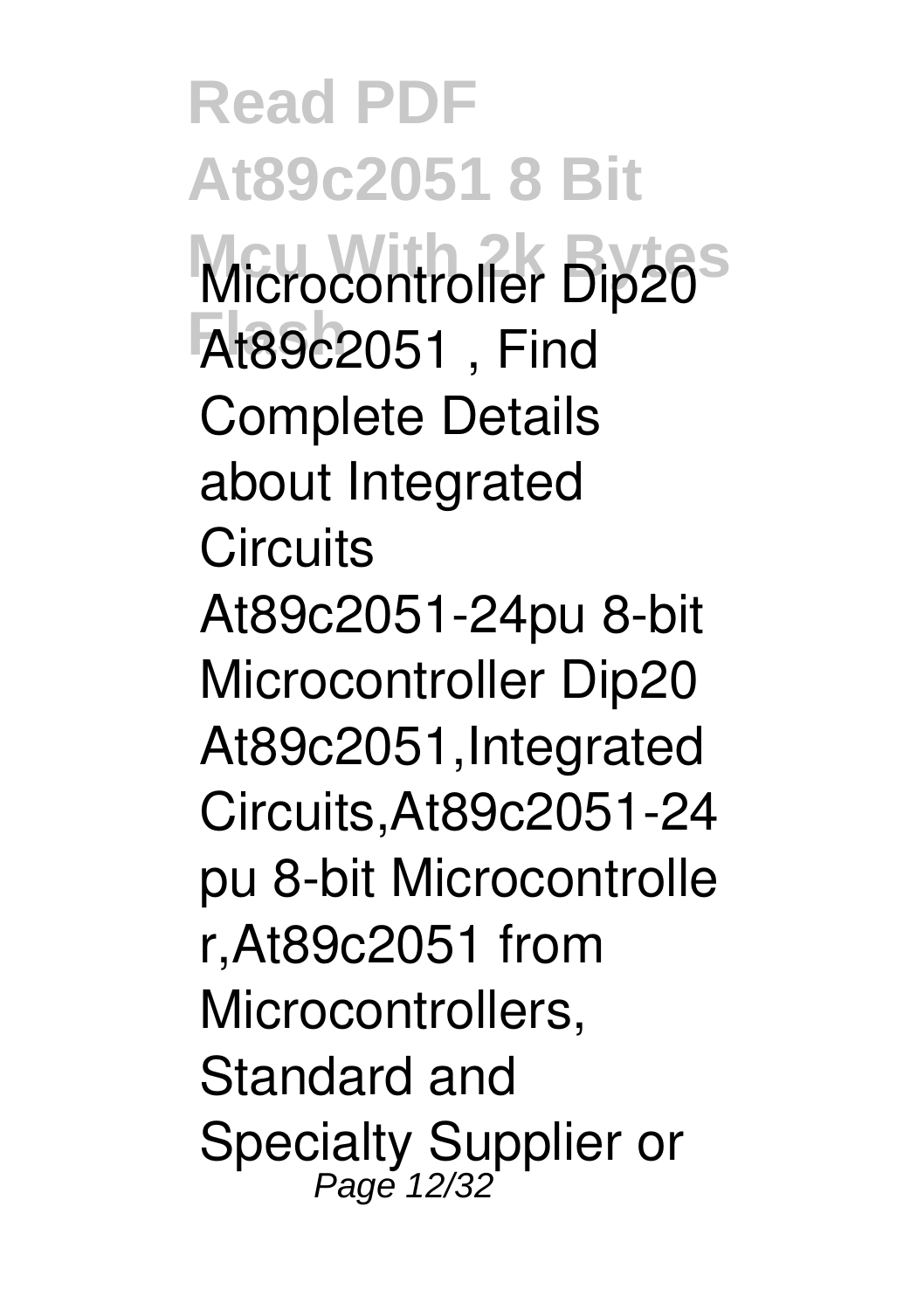**Read PDF At89c2051 8 Bit Manufacturer-** Bytes Shenzhen Asco Electronic Co., Ltd.

## **AT89C2051-24PI datasheet - 8-bit Microcontroller With**

**...**

versatile 8-bit CPU with Flash on a monolithic chip, the Atmel AT89C2051 is a power- ful microcomputer which<br>Page 13/32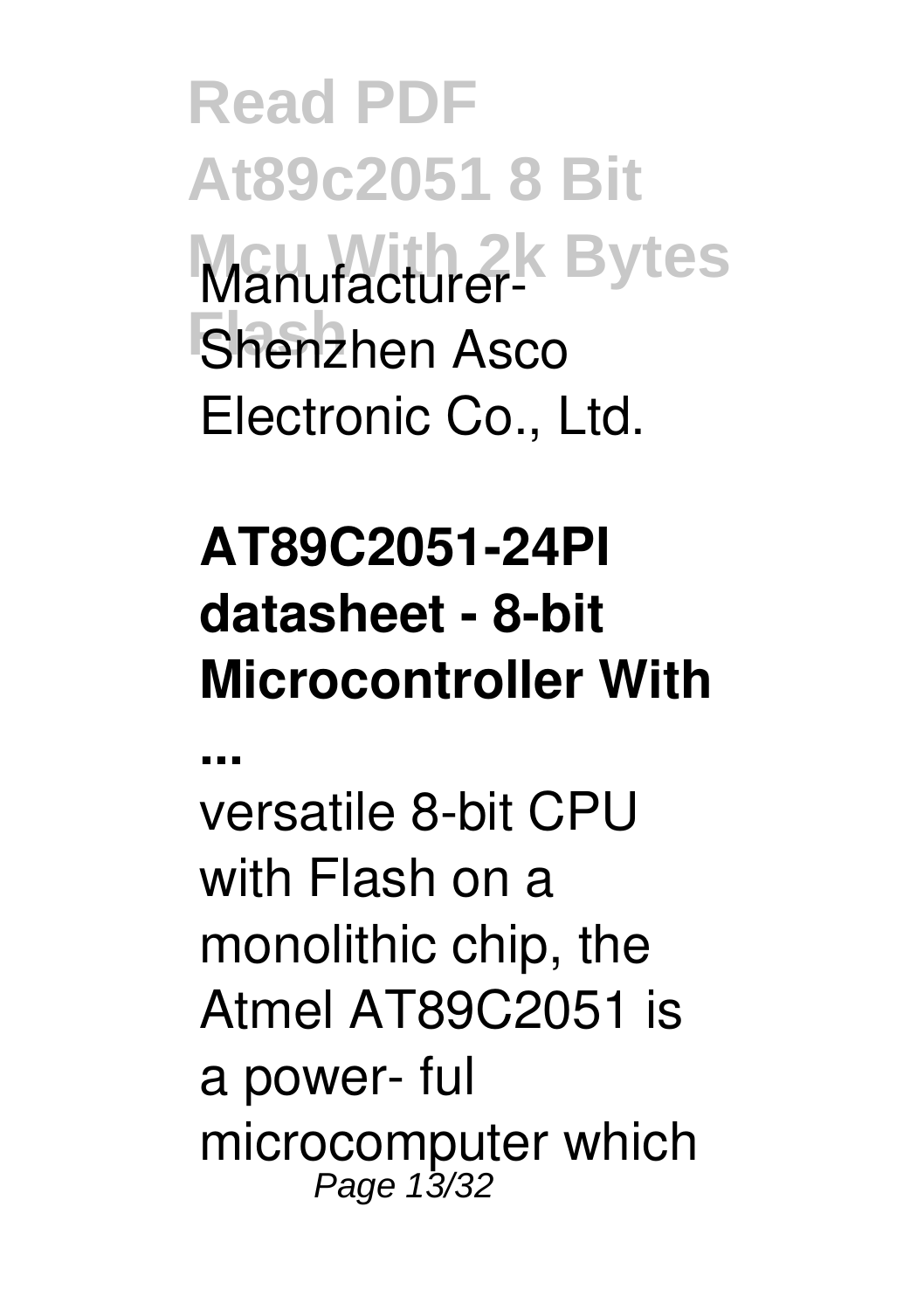**Read PDF At89c2051 8 Bit** provides a highly-les flexible and costeffective solution to many embedded control applications.

**AT89C2051 (8-bit Microcontroller with 2K Bytes Flash)** 8-Bit Microcontroller with 2K Bytes Flash, AT89C2051 datasheet, AT89C2051 circuit, Page 14/32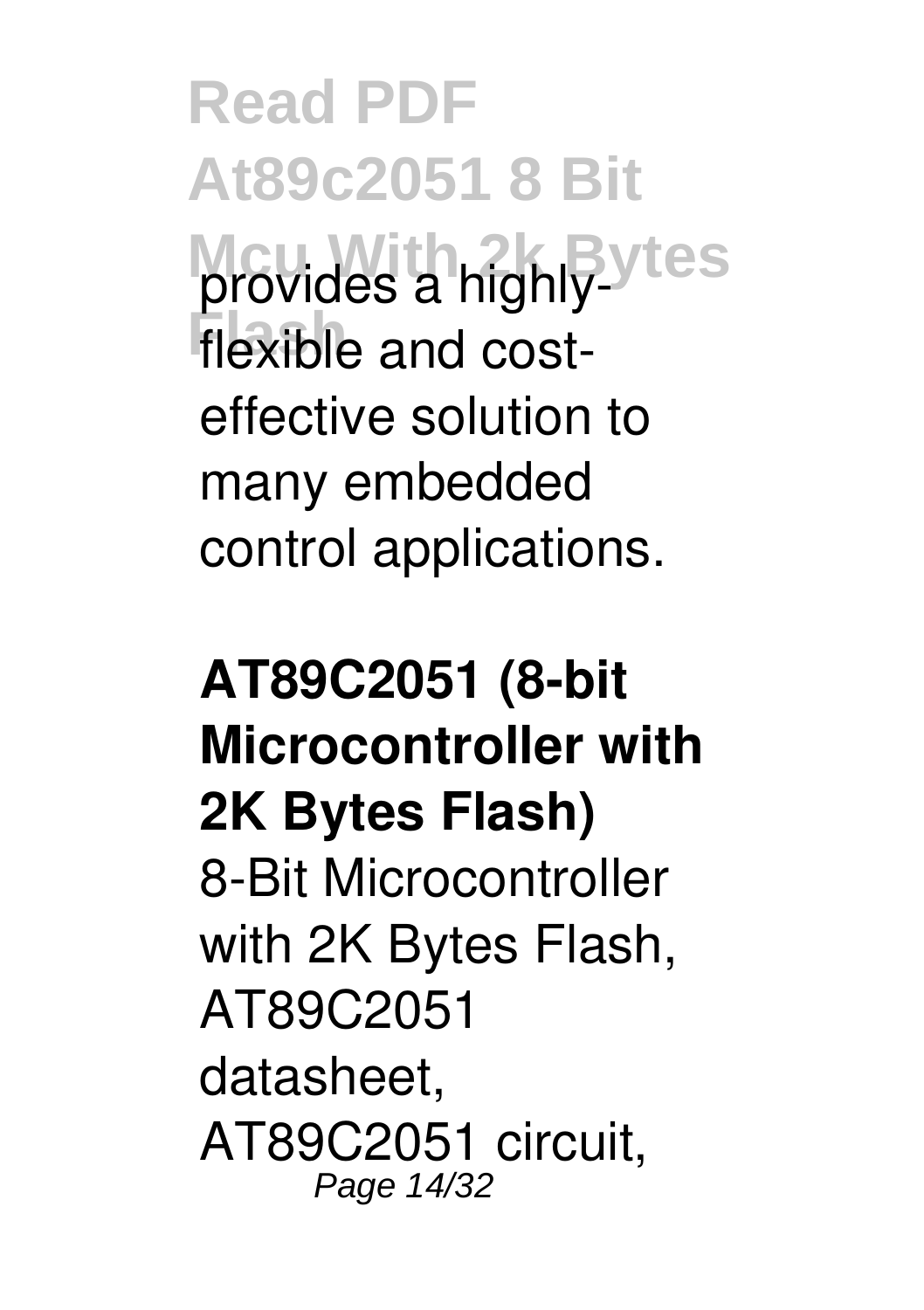**Read PDF At89c2051 8 Bit** AT89C2051 data ytes **Flash** sheet : ATMEL, alldatasheet, datasheet, Datasheet search site for **Electronic** Components and Semiconductors, integrated circuits, diodes, triacs, and other semiconductors.

#### **AT89C2051 8-Bit Microcontroller with** Page 15/32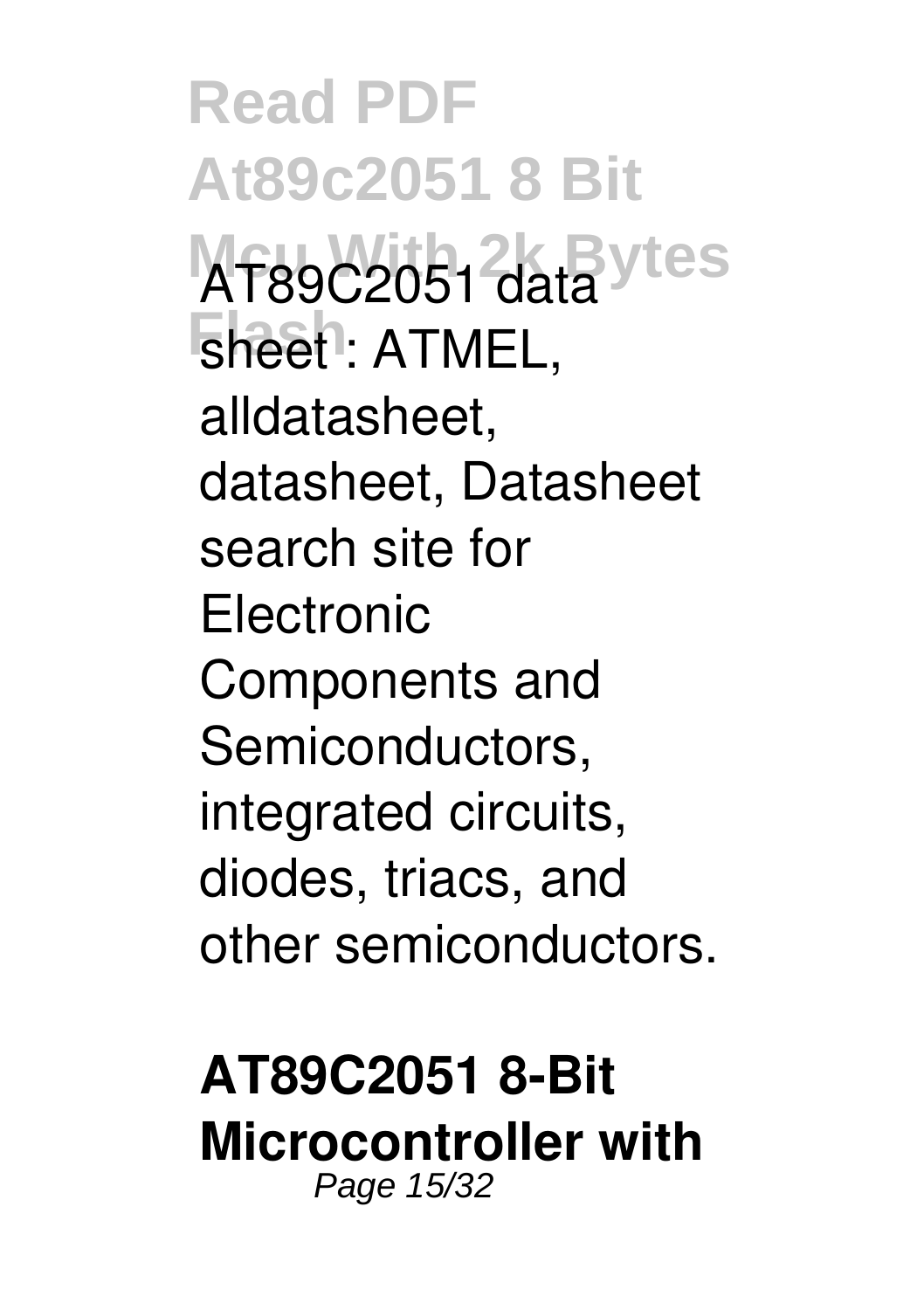**Read PDF At89c2051 8 Bit 2 Kbytes Flash** Bytes **Elow-voltage**, highperformance CMOS 8-bit microcomputer with 2KB of flash programmable and erasable read-only memory. ... AN\_0592 - Using the AT89C2051 MCU as Virtual Machine 56KB. AN\_8128 - AVR186: Best practices for the PCB layout of Page 16/32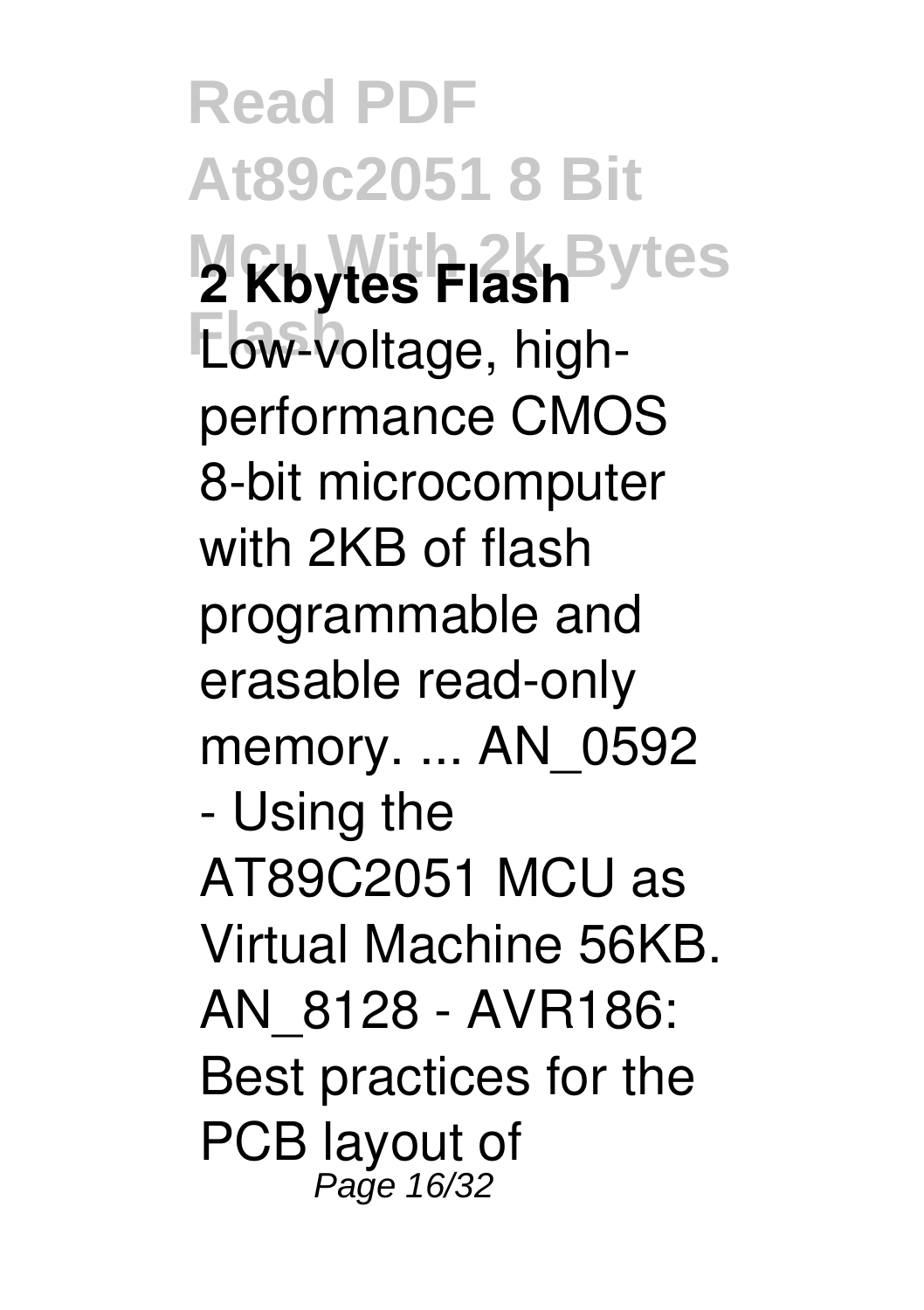**Read PDF At89c2051 8 Bit Oscillators ... Bytes Flash**

**AT89C2051-24PU Microchip, 8 Bit MCU, 8051 Family AT89C2051 ...** AT89C20515Restricti ons on Certain InstructionsThe AT89C2051 and is an economical and costeffectivemember of Atmel's growing family of Page 17/32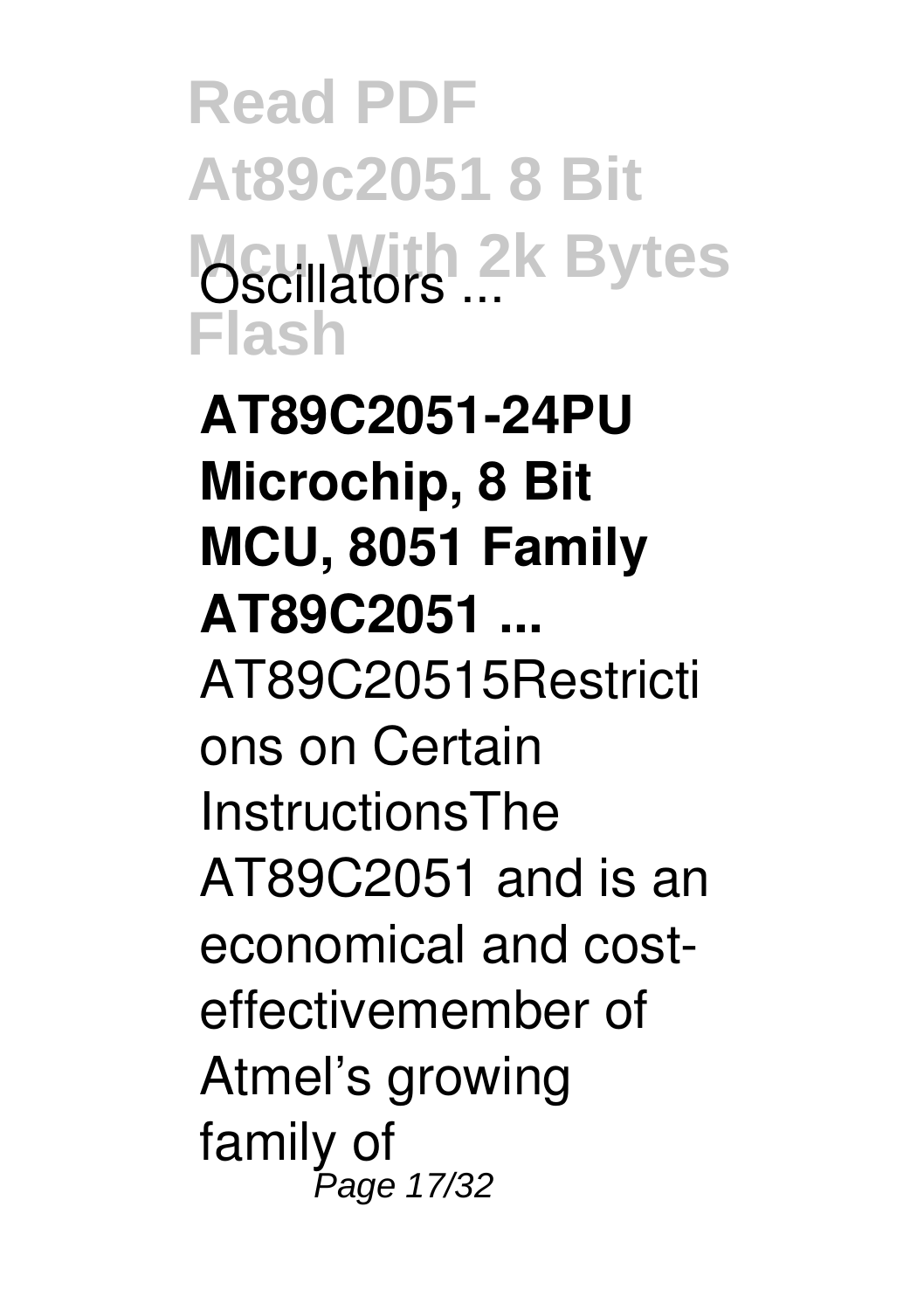**Read PDF At89c2051 8 Bit** microcontrollers.<sup>Bytes</sup> **Itcontains 2K bytes of** flash program memory. It is fully com-pati bl e with the MCS-51 arc h itec tur e , and c an beprogrammed using the MCS-51 instruction set. However,there are a few considerations one must keep in mindwhen utilizing ... Page 18/32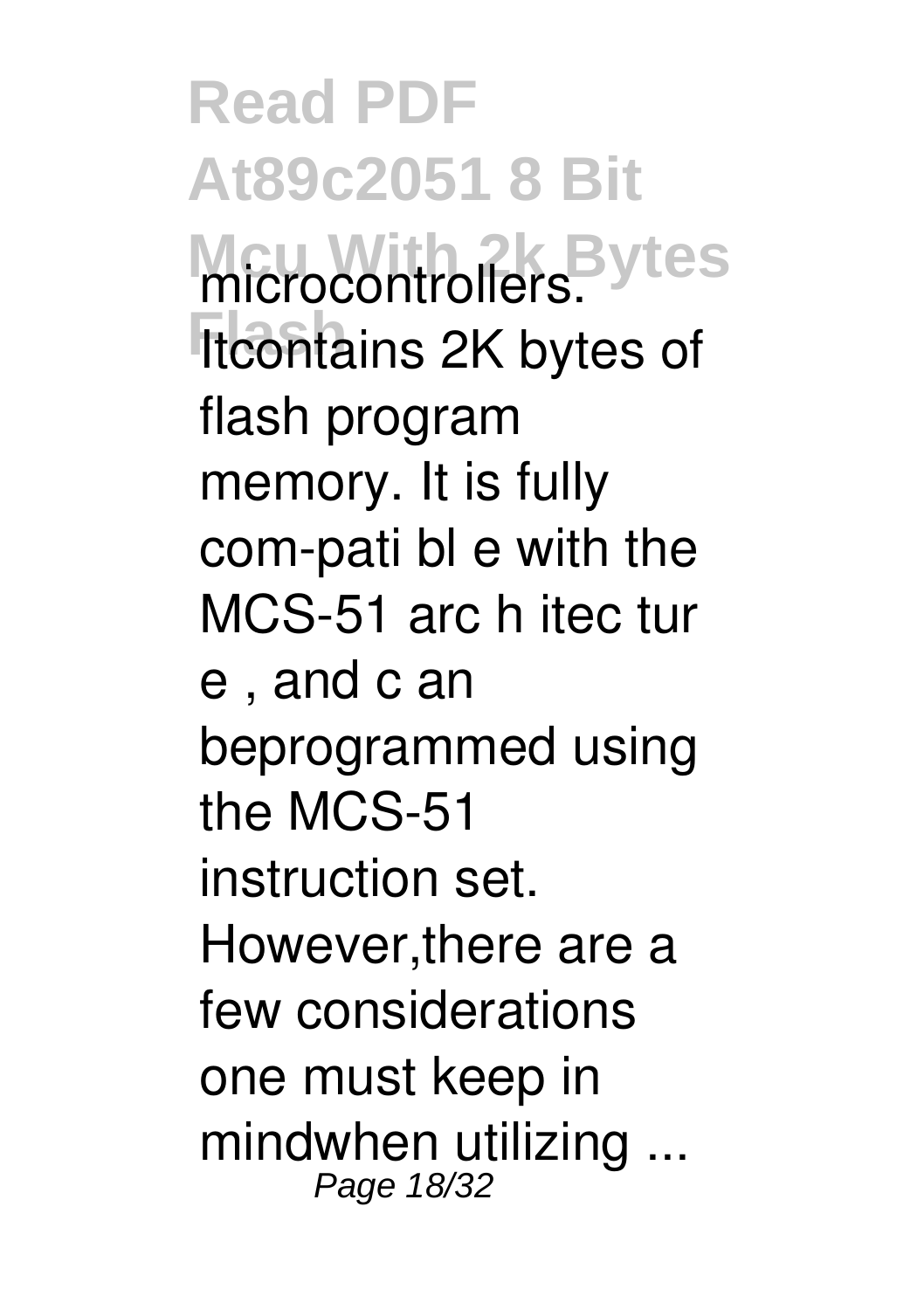**Read PDF At89c2051 8 Bit Mcu With 2k Bytes Flash AT89C2051 8-bit Microcontroller | 3D CAD Model Library**

**...**

AT89C2051 - 8 bit Microcontroller with 2k Byte Flash. **Electronic** Components I was amazed to have come across your website. I tried to get some parts from renowned Page 19/32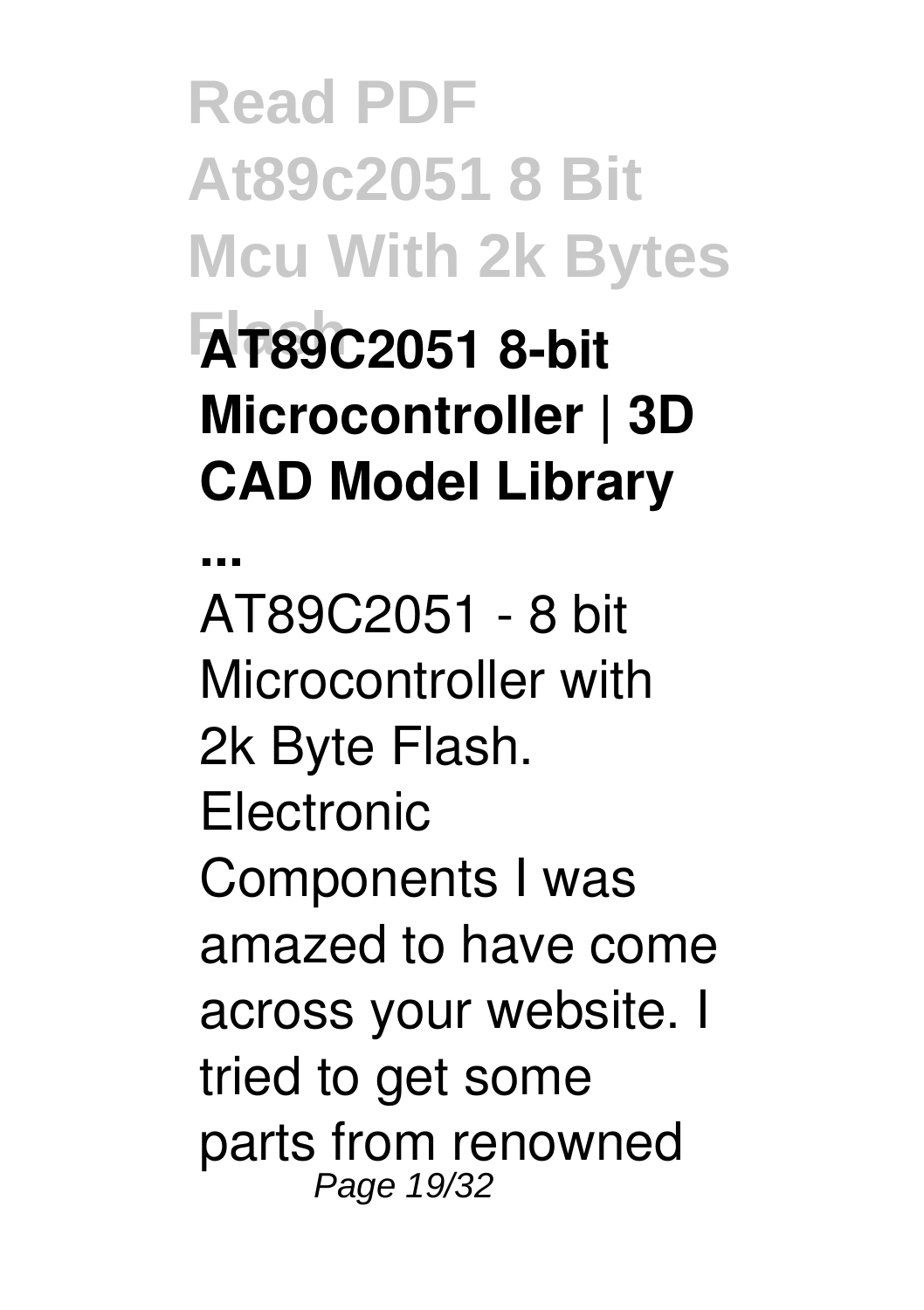**Read PDF At89c2051 8 Bit electronic shops from Flash** Mumbai, Delhi and other cities but to no avail.

## **AT89C2051 8-bit Microcontroller | 3D CAD Model Library**

**...** AT89C2051, AT89C2051-24PU, AT89C2051 20-Pin 24MHz 2kb 8-bit Microcontroller, buy Page 20/32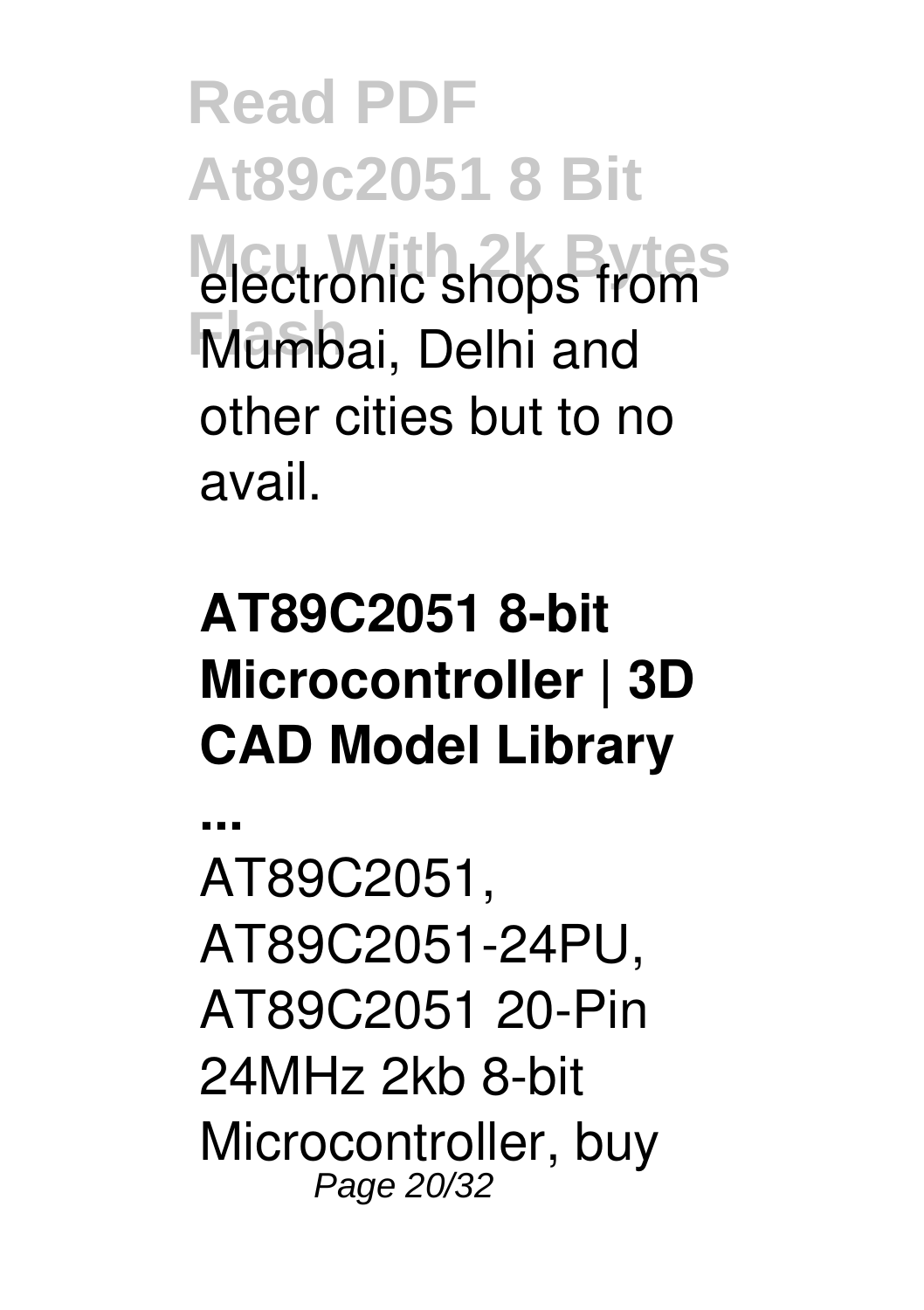**Read PDF At89c2051 8 Bit AT89C2051-24PU**tes **Flash**

**AT89C2051 Datasheet(PDF) - ATMEL Corporation** AT89C2051 8-bit Microcontroller With 2k Bytes Flash Features. Compatible with MCS-51TM Products 2K Bytes of Reprogrammable Flash Memory. Endurance: 1,000 Page 21/32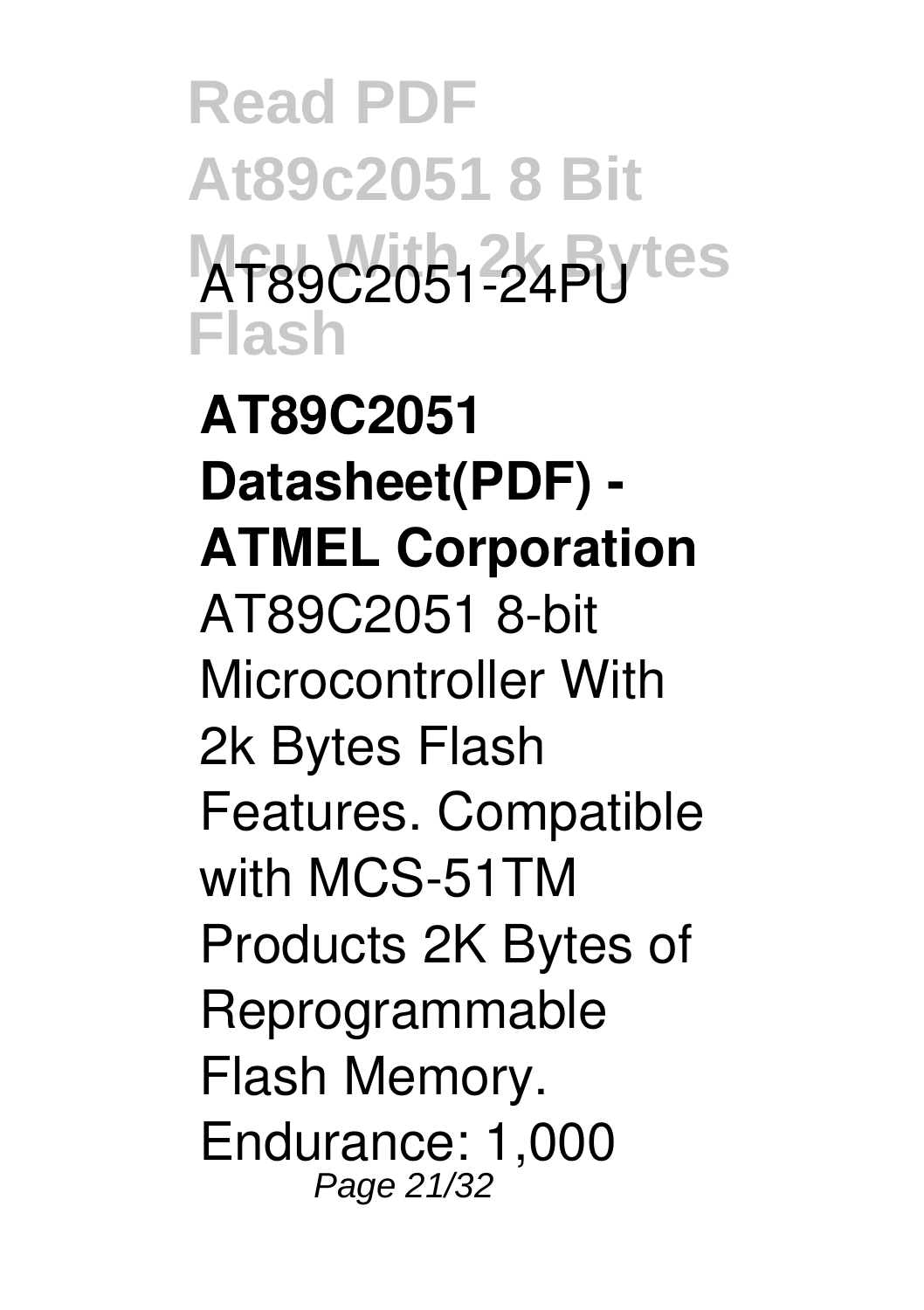**Read PDF At89c2051 8 Bit** Write/Erase Cycles to **Flash** 6V Operating Range Fully Static Operation: to 24 MHz Two-level Program Memory Lock x 8-bit Internal RAM 15 Programmable

**AT89C2051 20-Pin 24MHz 2kB Microcontroller Technical Data** By combining a Page 22/32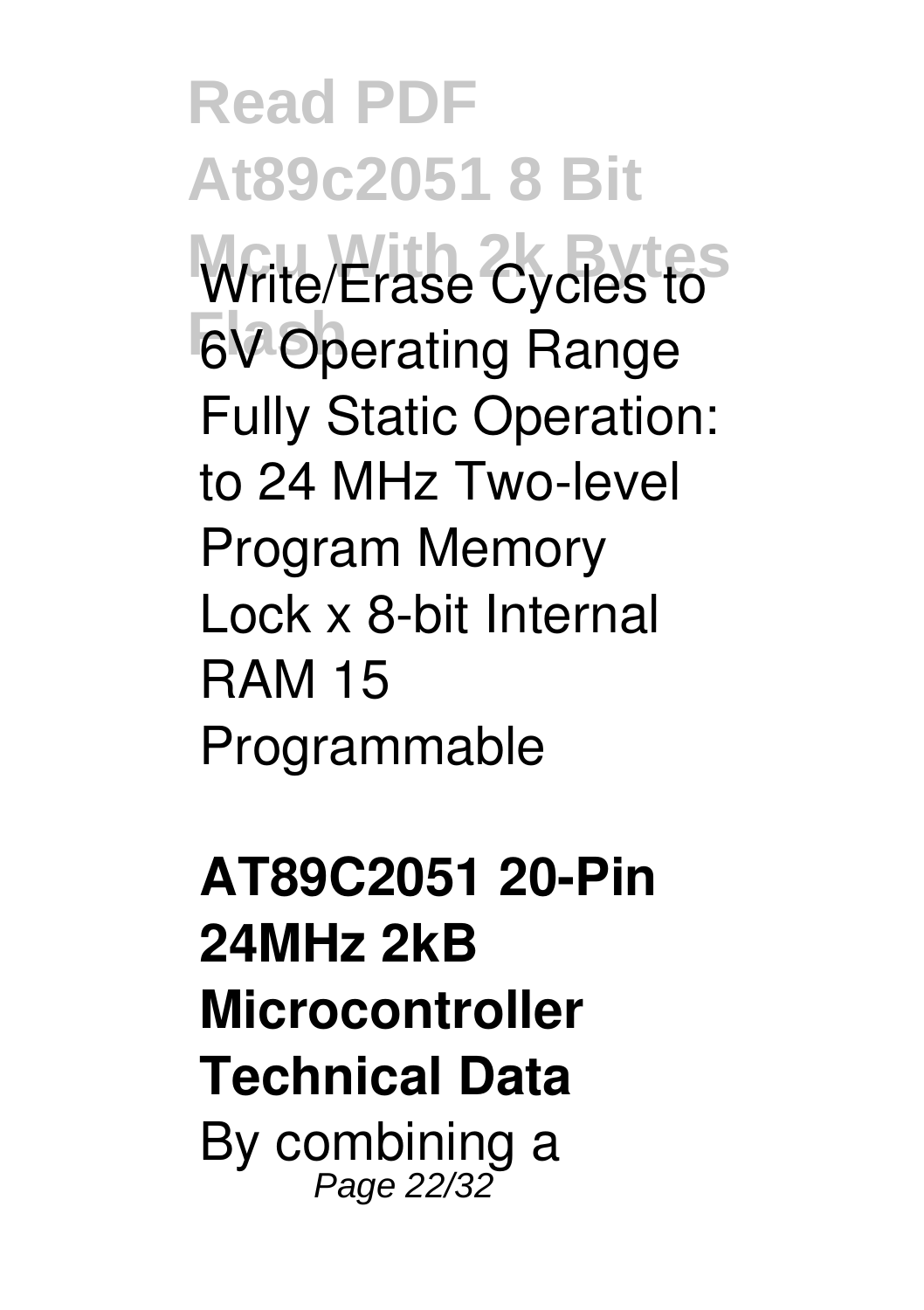**Read PDF At89c2051 8 Bit Versatile 8-bit CPUtes Flash** with Flash on a monolithic chip, the Atmel AT89C2051 is a powerful microcomputer which provides a highly flexible and cost effective solution to many embedded control applications. The AT89C2051 provides the following standard features: 2 Page 23/32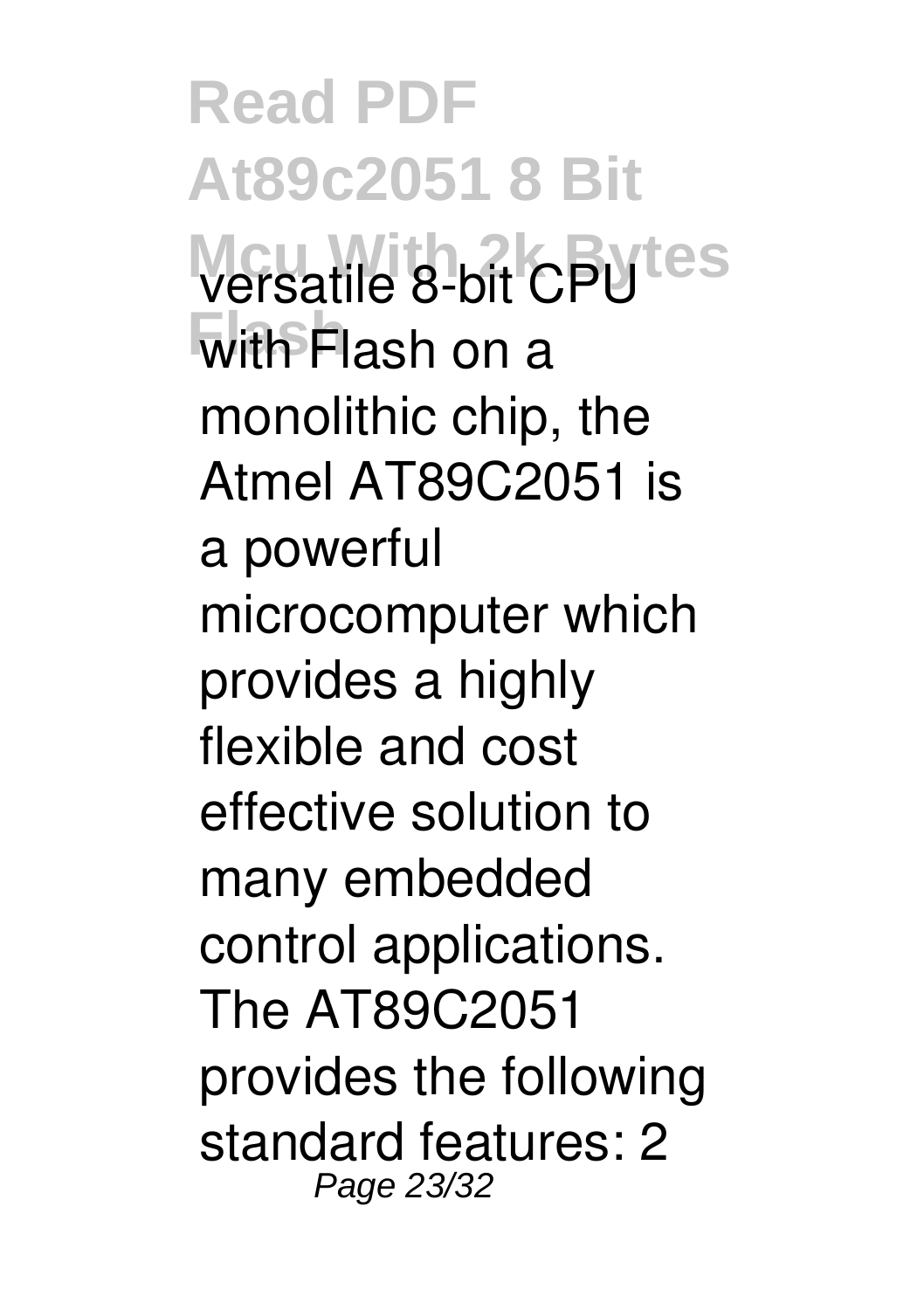**Read PDF At89c2051 8 Bit** Kbytes of Flash, 128<sup>S</sup> **bytes** of

**8-bit Microcontroller with 2K Bytes Flash AT89C2051** versatile 8-bit CPU with Flash on a monolithic chip, the Atmel AT89C2051 is a power-ful microcomputer which provides a highlyflexible and cost-Page 24/32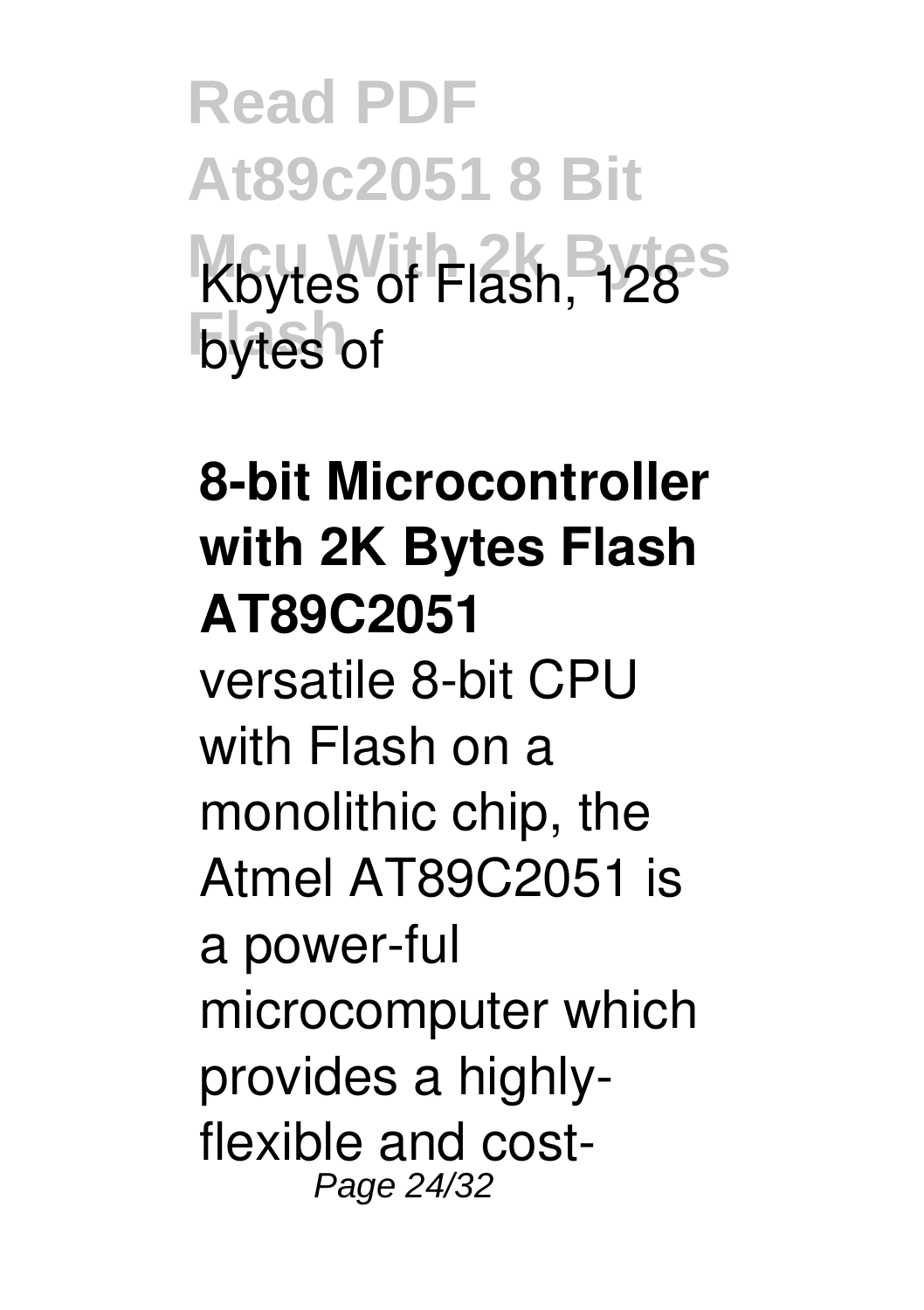**Read PDF At89c2051 8 Bit** effective solution to **Finany** embedded control applications. The AT89C2051 provides the following standard features: 2K bytes of Flash, 128

**AT89C2051-24PU - Microchip - 8 Bit MCU, 8051 Family ...** AT89C2051 8-bit Microcontroller Features • Page 25/32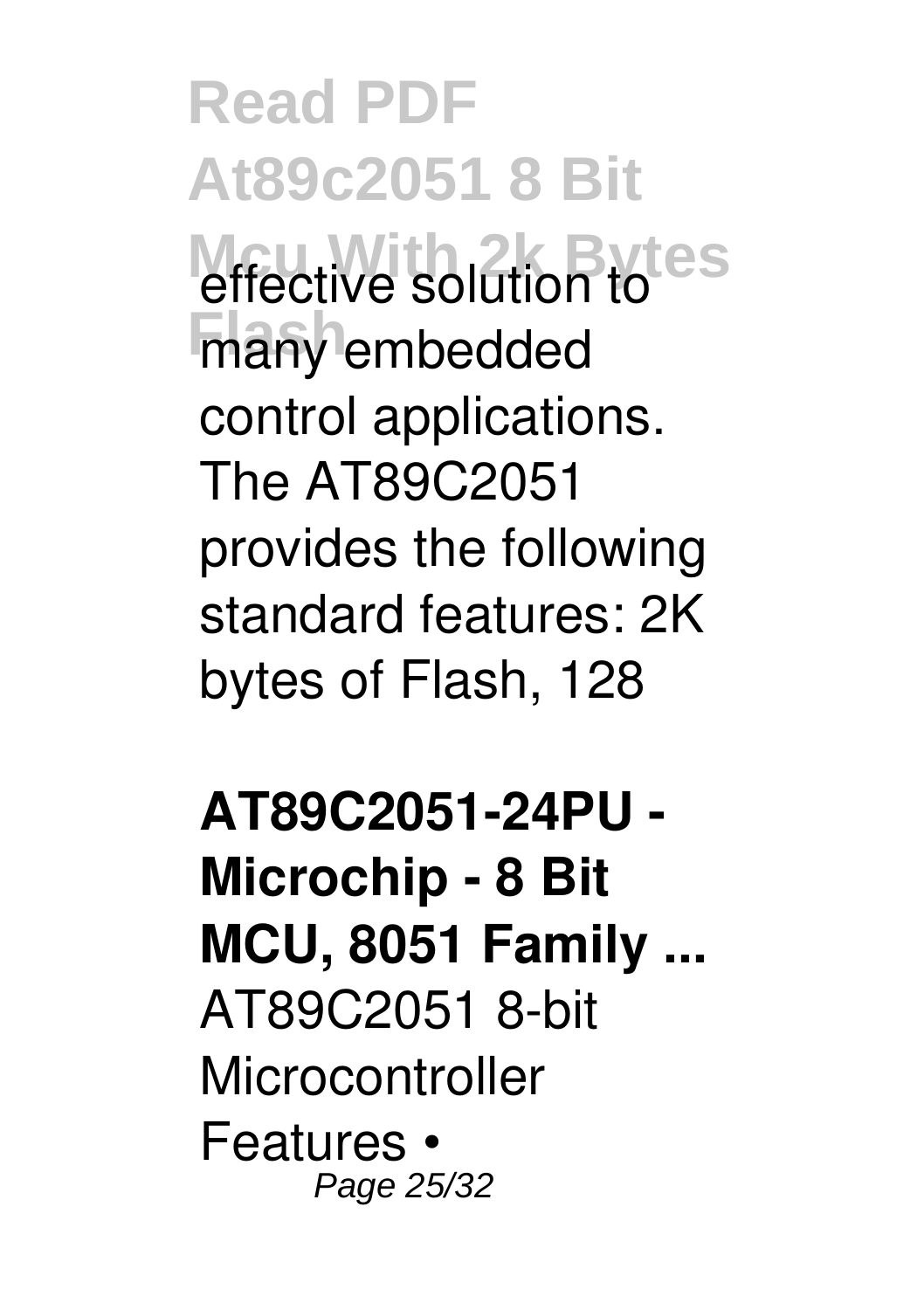**Read PDF At89c2051 8 Bit** Compatible with <sup>Bytes</sup> **Flash** MCS®-51Products • 2K Bytes of Reprogrammable Flash Memory – Endurance: 10,000 Write/Erase Cycles • 2.7V to 6V Operating Range • Fully Static Operation: 0 Hz to 24 MHz • Two-level Program Memory Lock • 128 x 8-bit Internal RAM • 15 Page 26/32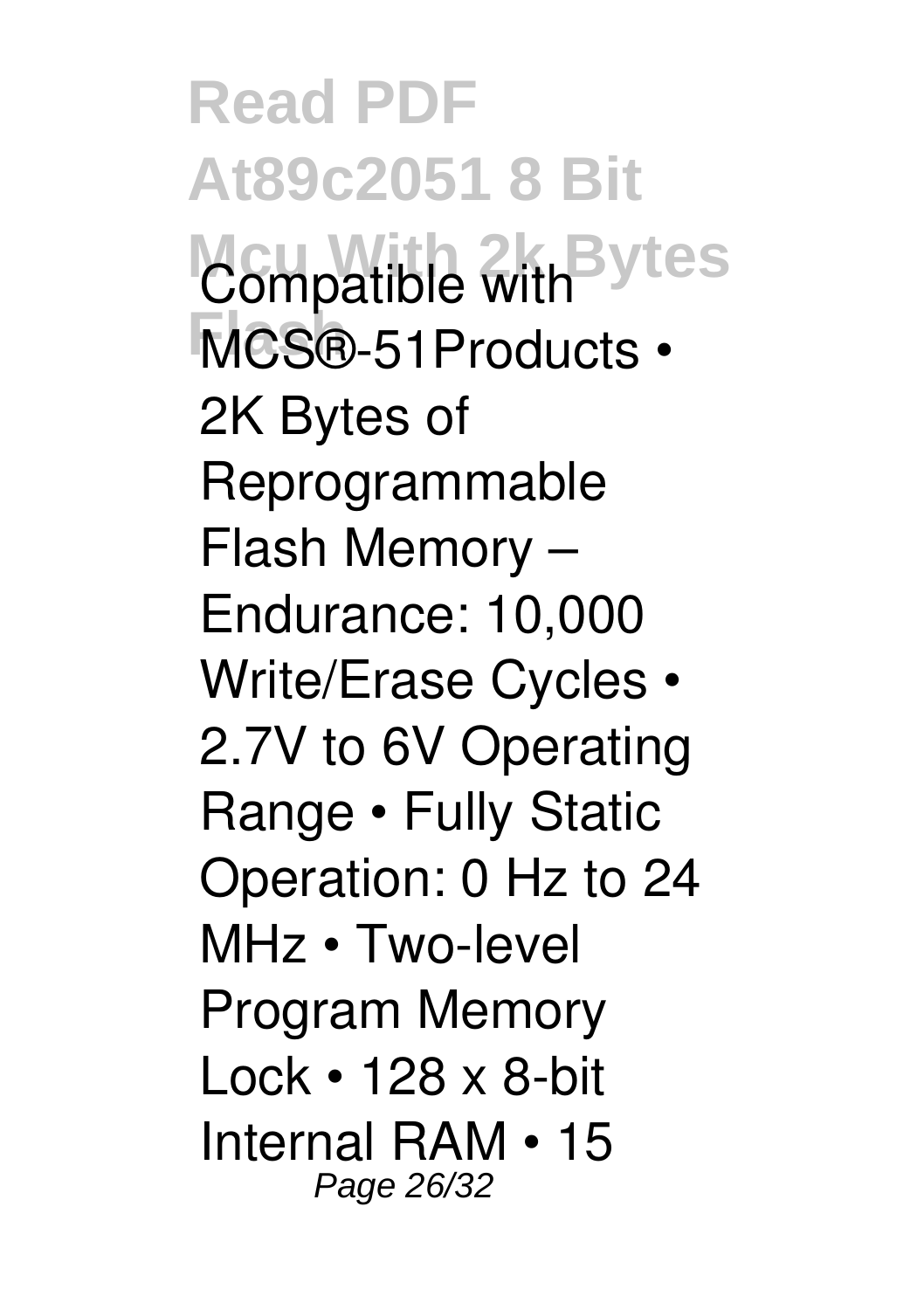**Read PDF At89c2051 8 Bit** Programmable I/Otes **Flash** Lines

**AT89C2051-24PC datasheet(5/15 Pages) ATMEL | 8-bit ...** AT89C2051 8-bit Microcontroller Features • Compatible with MCS®-51Products • 2K Bytes of Reprogrammable Page 27/32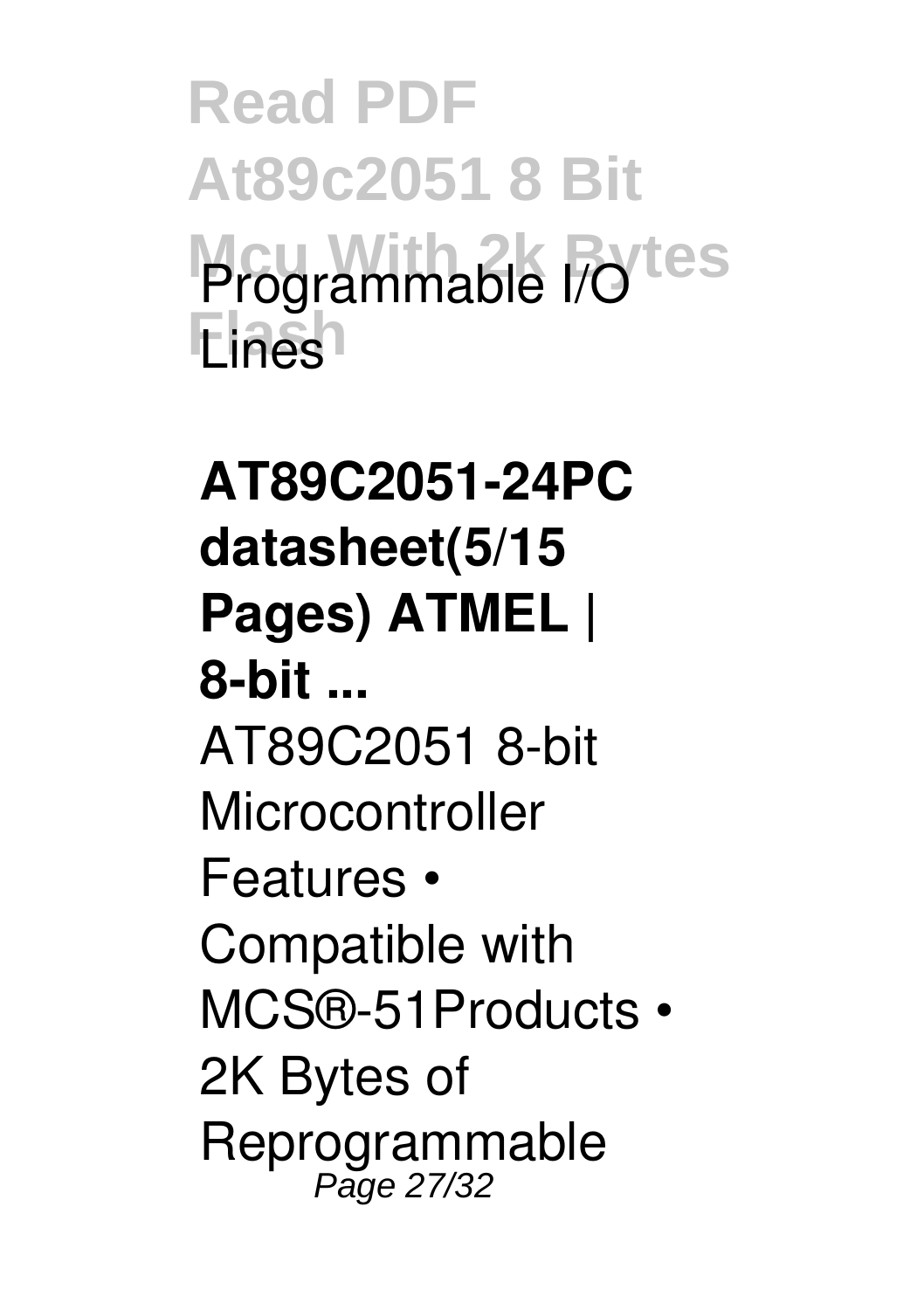**Read PDF At89c2051 8 Bit Mcu With 2k Bytes** Flash Memory – Endurance: 10,...

**AT89C2051 - Microcontrollers and Processors** Buy Microchip AT89C2051-24PU in Avnet APAC. View Substitutes & Alternatives along with datasheets, stock, pricing and search for other 8 Bit Page 28/32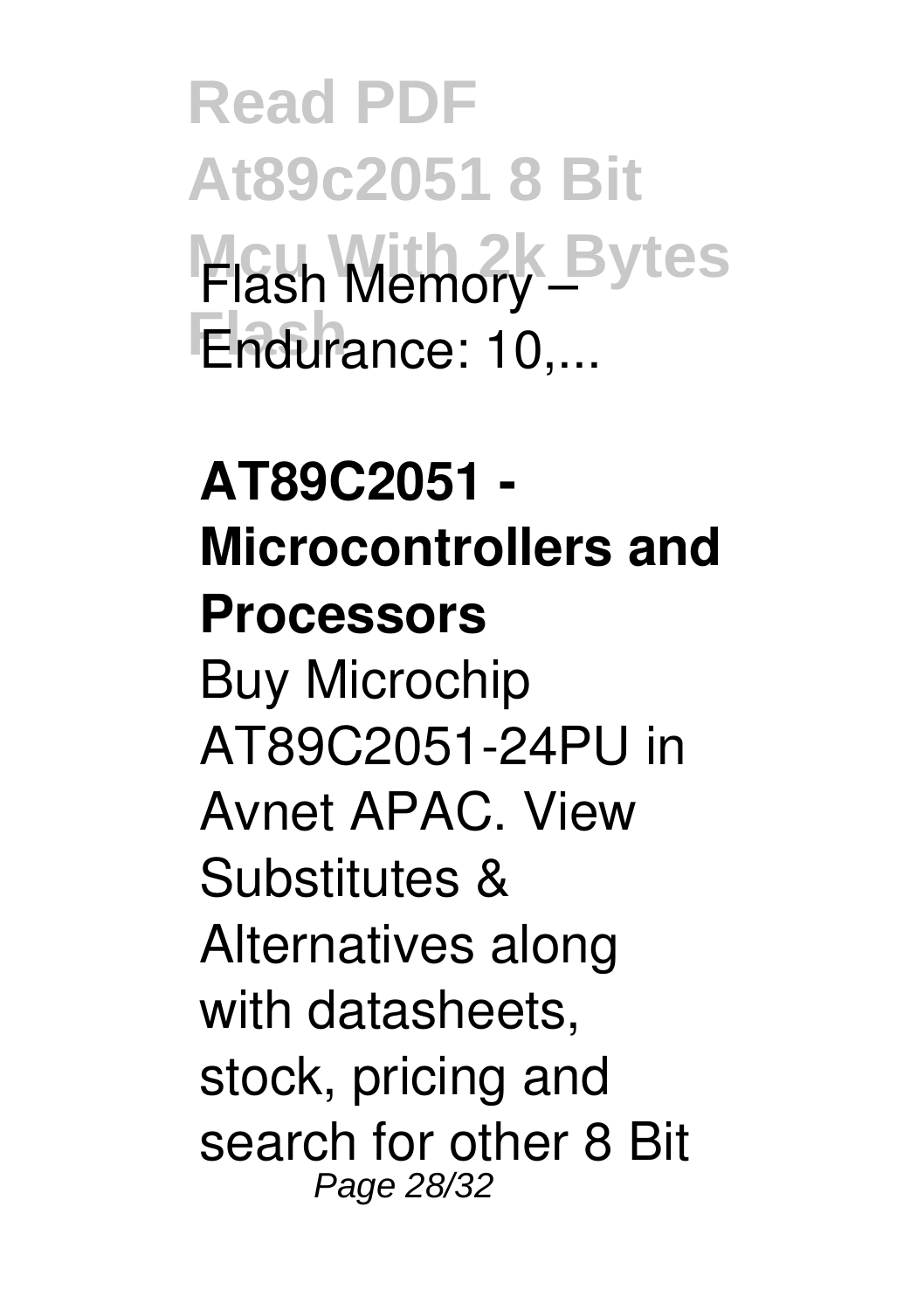**Read PDF At89c2051 8 Bit Microcontrollers** Bytes products.

**AT89C2051 pdf, AT89C2051 description, AT89C2051 datasheets ...** AT89C2051-24PI 8-bit Microcontroller With 2Kbytes Flash, 4.0V to 6.0V Features. Compatible with MCS-51TM Page 29/32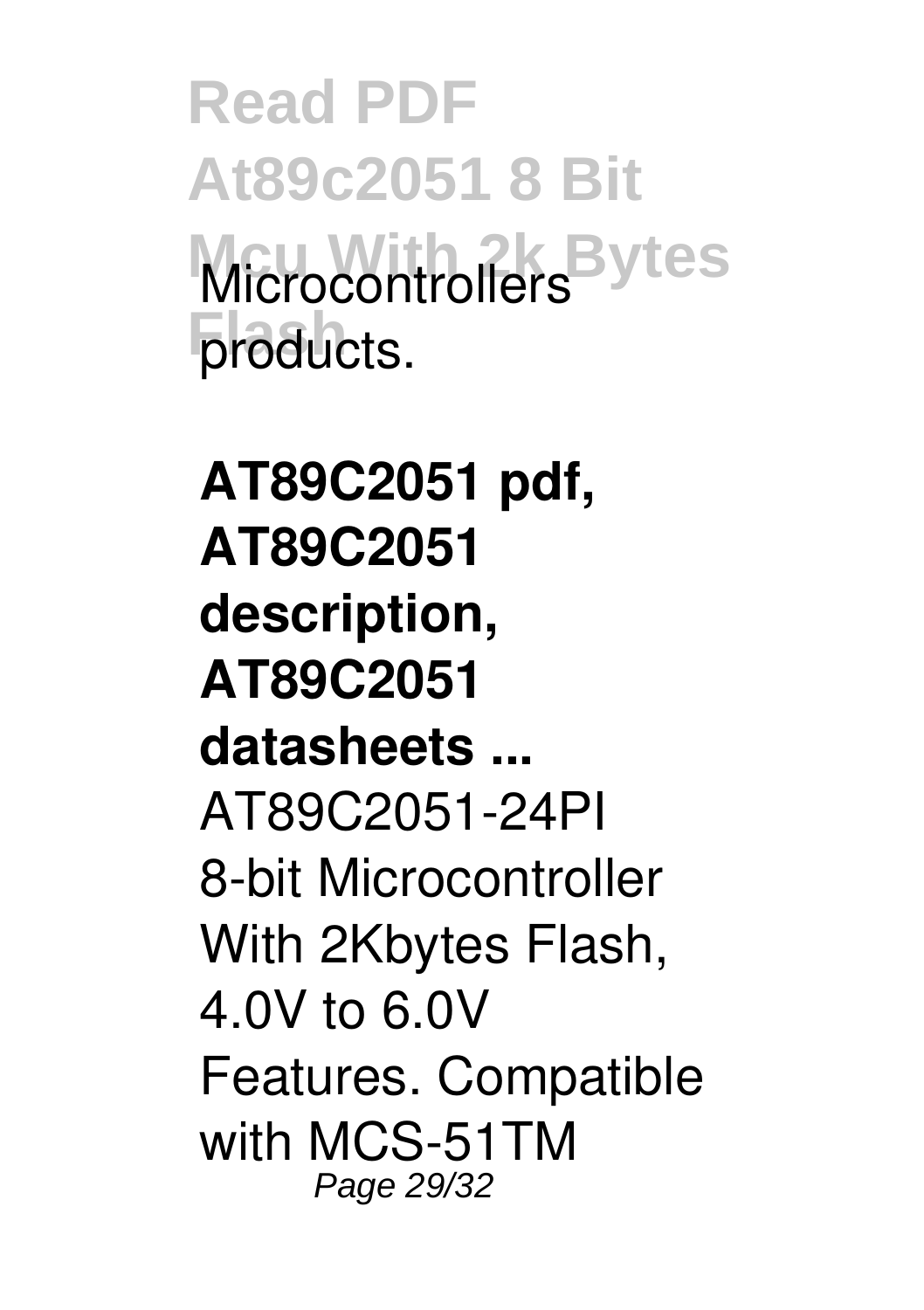**Read PDF At89c2051 8 Bit Products 2 Kbytes of Flash** Reprogrammable Flash Memory Endurance: 1,000 Write/Erase Cycles 6 V Operating Range Fully Static Operation: to 24 MHz Two-Level Program Memory Lock x 8-Bit Internal RAM 15 Programmable I/O Lines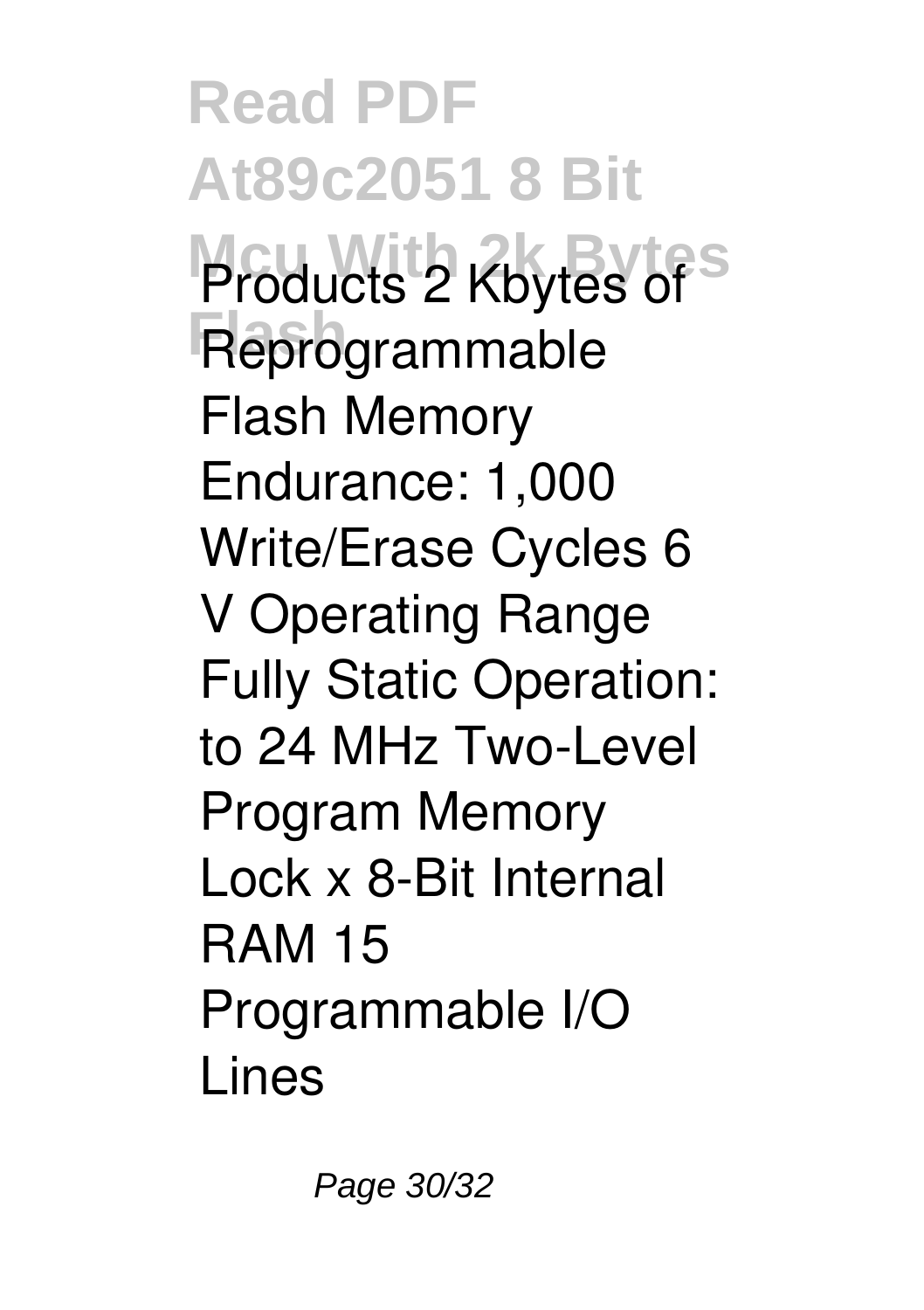**Read PDF At89c2051 8 Bit Mcu With 2k Bytes Flash At89c2051 8 Bit Mcu With** The AT89C2051 is a low-voltage, highperformance CMOS 8-bit microcomputer with 2K bytes of Flash programmable and erasable read-only memory (PEROM). The device is manufactured using Atmel's high-density